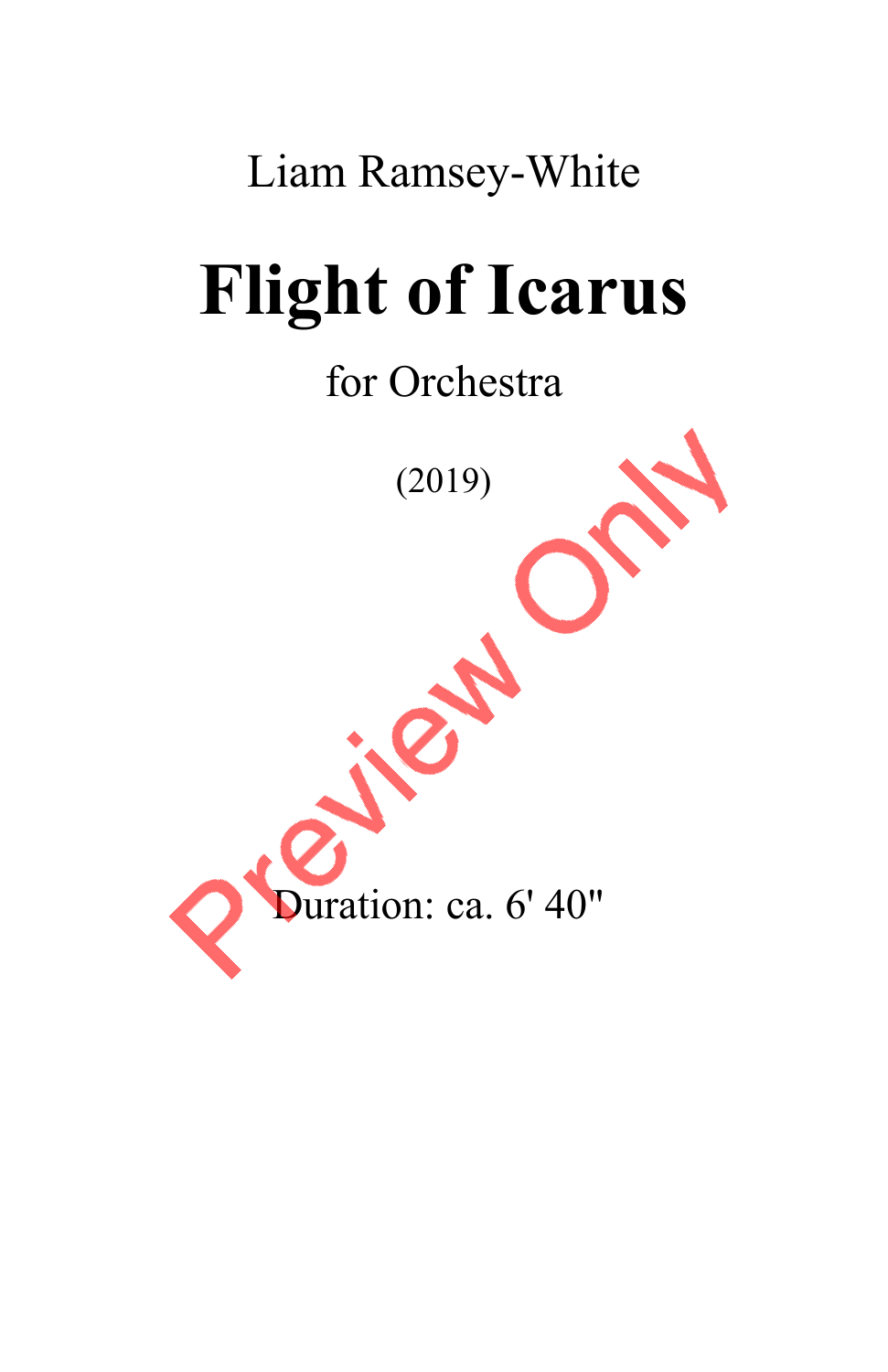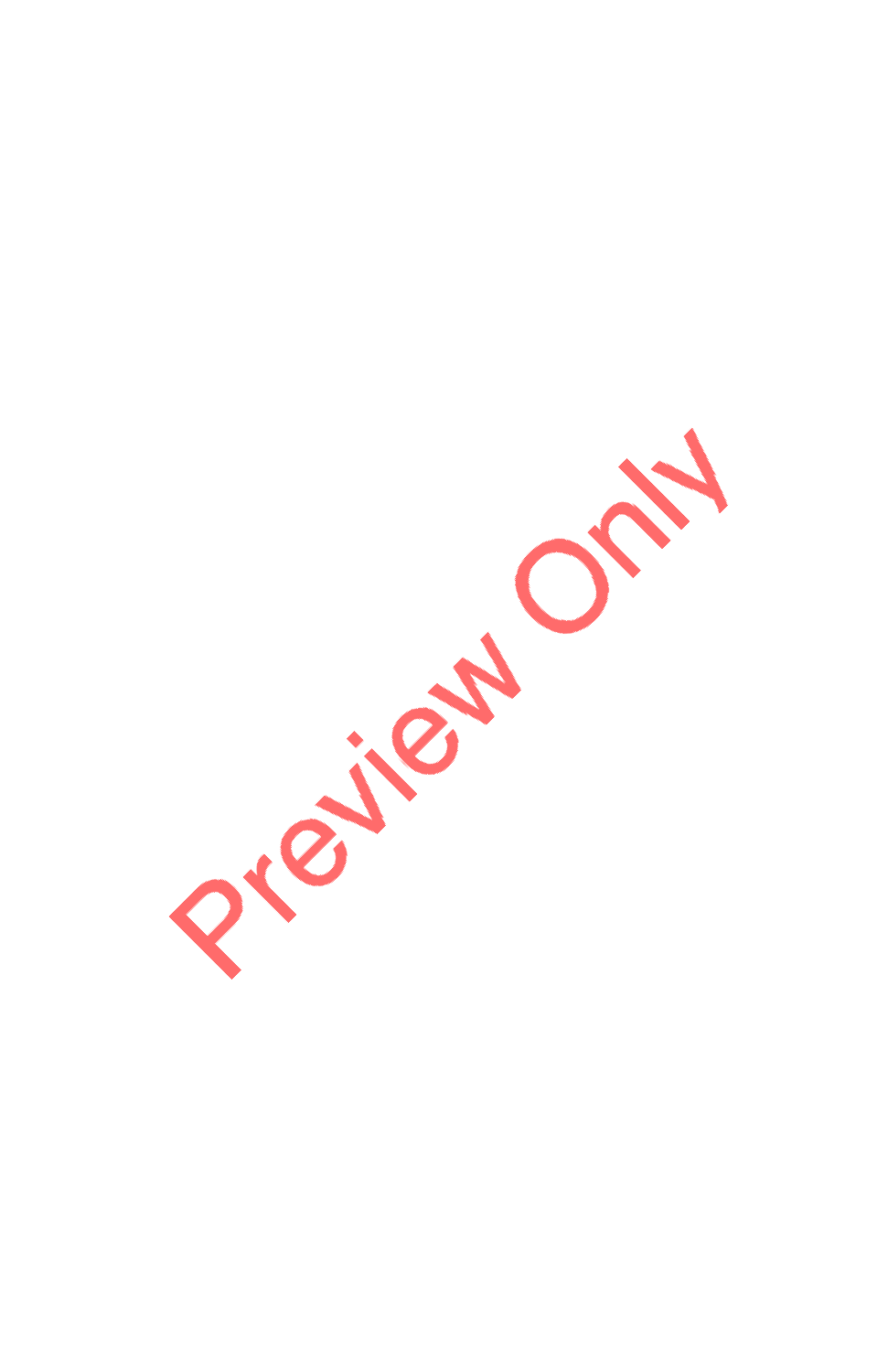[Transposed score]

## Flight of Icarus  $(2019)$

#### **Duration:** 6'40"

#### **Program Note:**

After the Athenian craftsman Daedalus built the Labyrinth (most famous for housing the Minotaur) for King Minos of Crete, Minos imprisoned Daedalus and his son Icarus within his own creation because he gave Ariadne the ball of string that would later help Theseus navigate the Labyrinth. In order to escape the Labryinth and the island of Crete, Daedalus built himself and his son two pairs of wings made out of wax and feathers. Daedalus warns Icarus that he most not fly too close to the sea nor too close to sun, however Icarus is overcome by the ecstasy of flying and soars high into the sky. Deaf to his father's desperate pleas, Icarus flys too close to the sun, melting the wax off his wings. As the wings lose all its feathers, Icarus pluments from the sky and falls into the sea where he drowns. A distraught Daedalus flys onward to Sicily alone where he performs funeral rites for his son.The saying "flew too close to the sun" comes from this story, a reminder to remember our limitations and the dangers of being overconfident and reckless.

> **Liam Ramsey-White** (born 1996) started composition studies at the age of 12 when asked by his orchestra teacher to write a piece of music in lieu of a music history paper. Throughout middle and high school, he has been mostly self-taught, composing pieces that his school orchestra would play on a yearly basis. Liam graduated from the Jacobs School of Music with a double degree in composition and music education where he studied composition with Don Freund, P. Q. Phan, Claude Baker, and Aaron Travers. Currently, he is the director of orchestras at Creekside Intermediate in League City, Texas.

## **Instrumentation**:

- 2 Flutes (2nd doubling piccolo)
- 2 Oboes
- 2 Clarinet in Bb
- Bass Clarinet in Bb
- 2 Bassoons

4 Horns in F 3 Trumpets in C 2 Trombones Bass Trombone Tuba

Timpani 3 Percussion 1 : Bass Drum, Glockenspiel 2 : Tam-Tam, Small Triangle, Bongos 3 : Crash Cymbals, Suspended Cymbal Harp Piano Strings

## **The Composer:**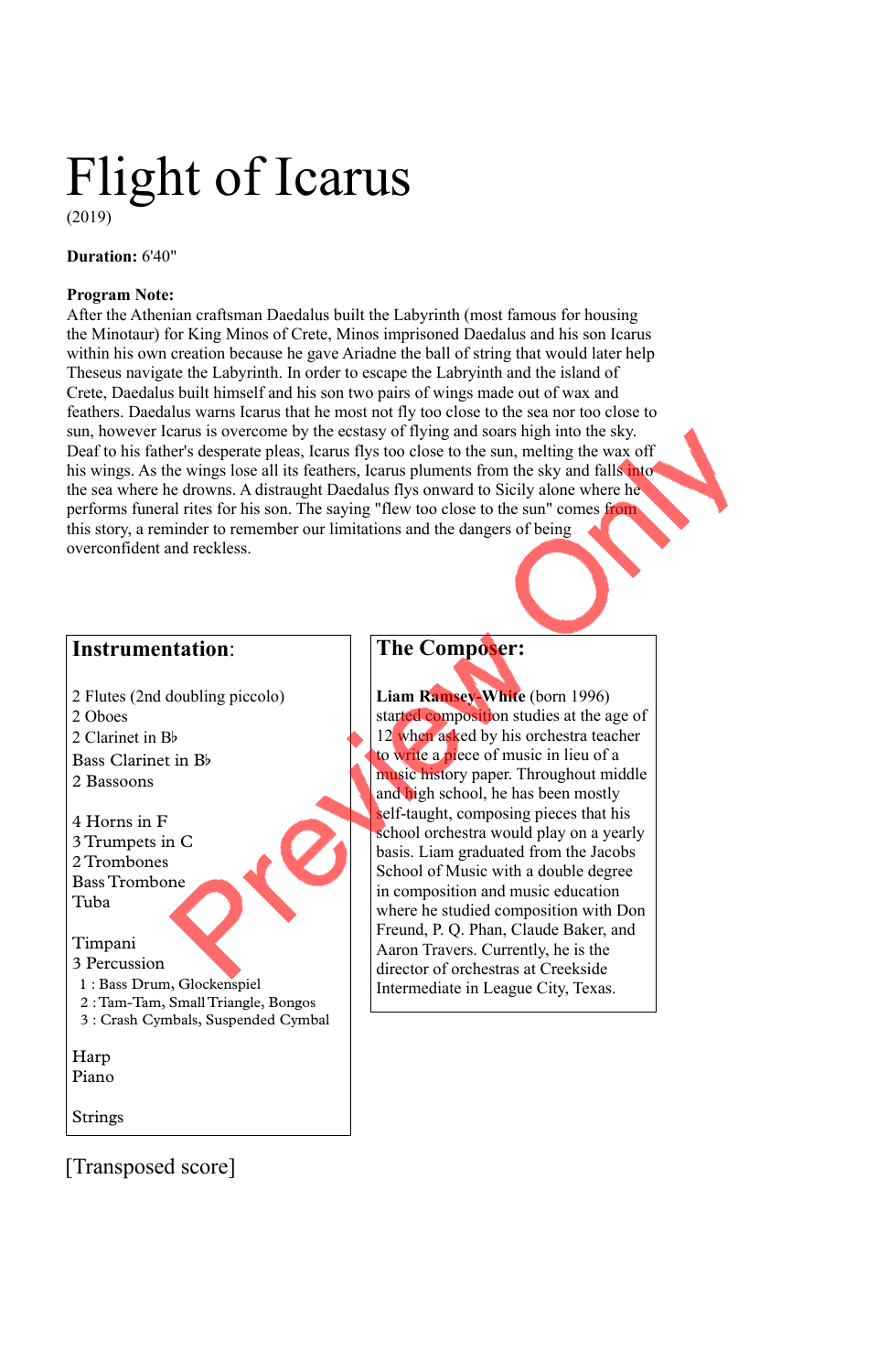#### Transposed Score



Liam Ramsey-White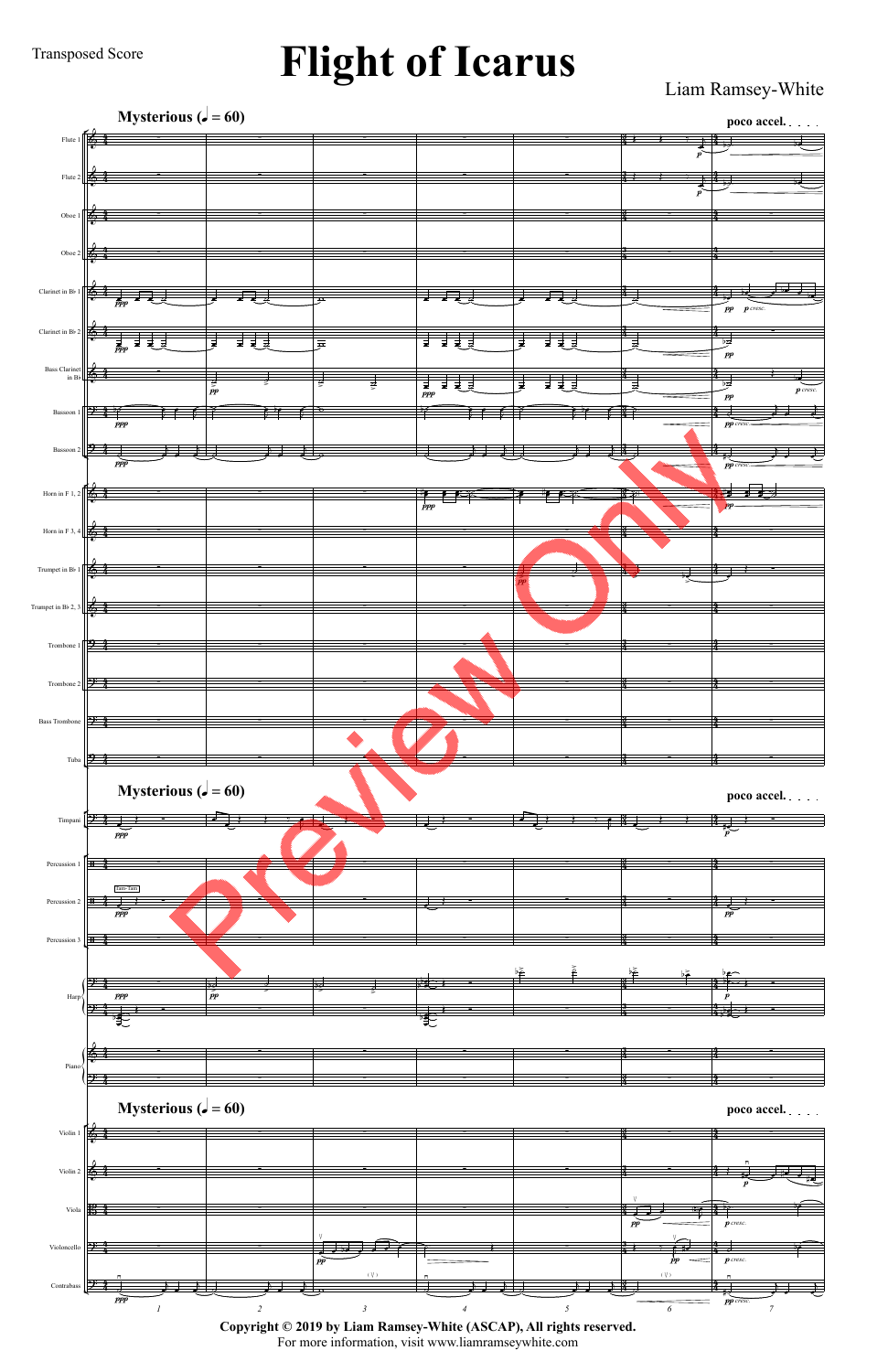Hp.  $\frac{2}{4}$   $\frac{2}{9}$   $\frac{4}{4}$  $\frac{2}{7}$  .  $\mathcal{C}$   $\mathcal{C}$   $\mathcal{C}$   $\mathcal{C}$   $\mathcal{C}$   $\mathcal{C}$   $\mathcal{C}$   $\mathcal{C}$   $\mathcal{C}$   $\mathcal{C}$   $\mathcal{C}$   $\mathcal{C}$   $\mathcal{C}$   $\mathcal{C}$   $\mathcal{C}$   $\mathcal{C}$   $\mathcal{C}$   $\mathcal{C}$   $\mathcal{C}$   $\mathcal{C}$   $\mathcal{C}$   $\mathcal{C}$   $\mathcal{C}$   $\mathcal{C}$   $\mathcal{$ 



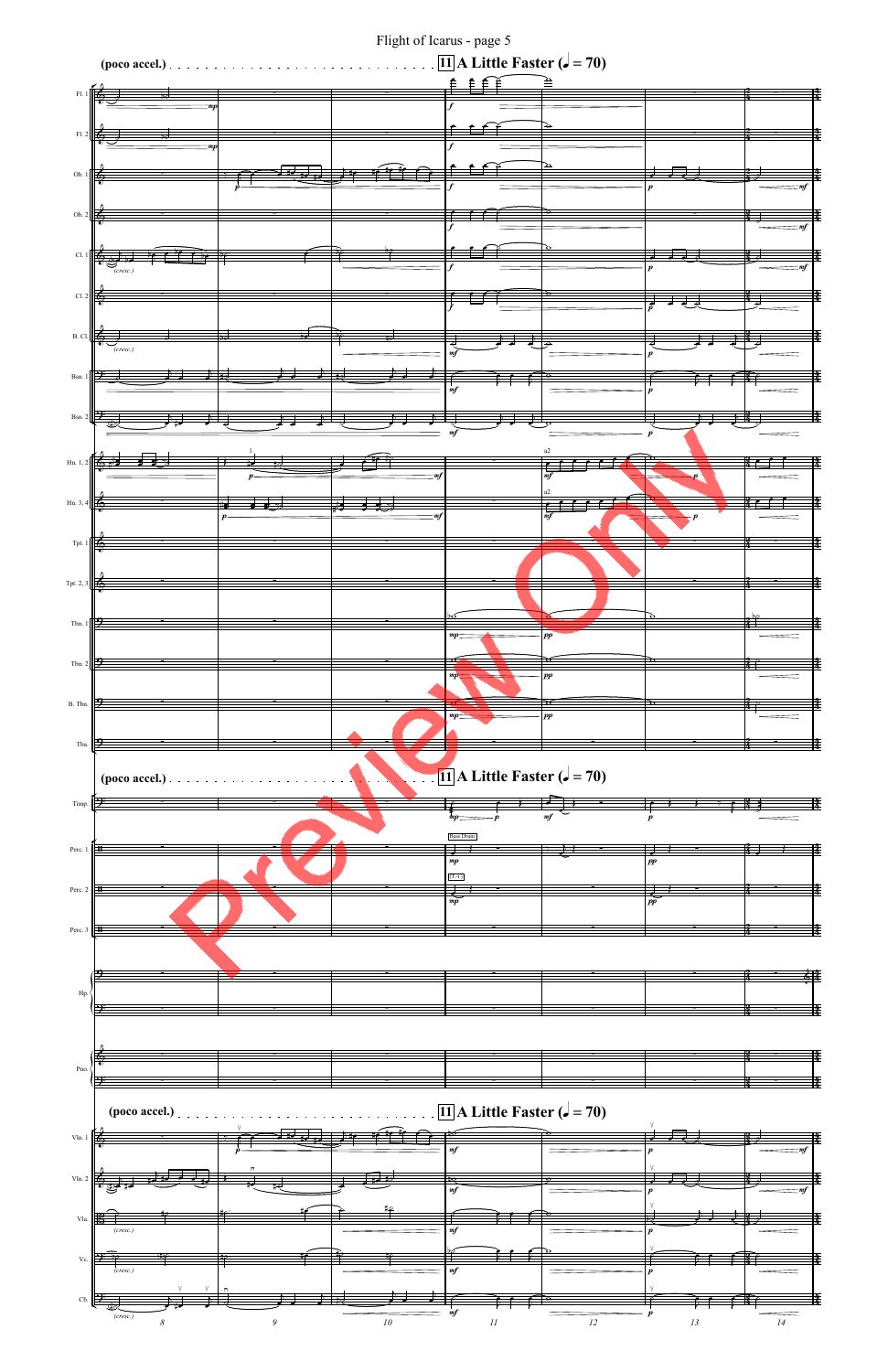

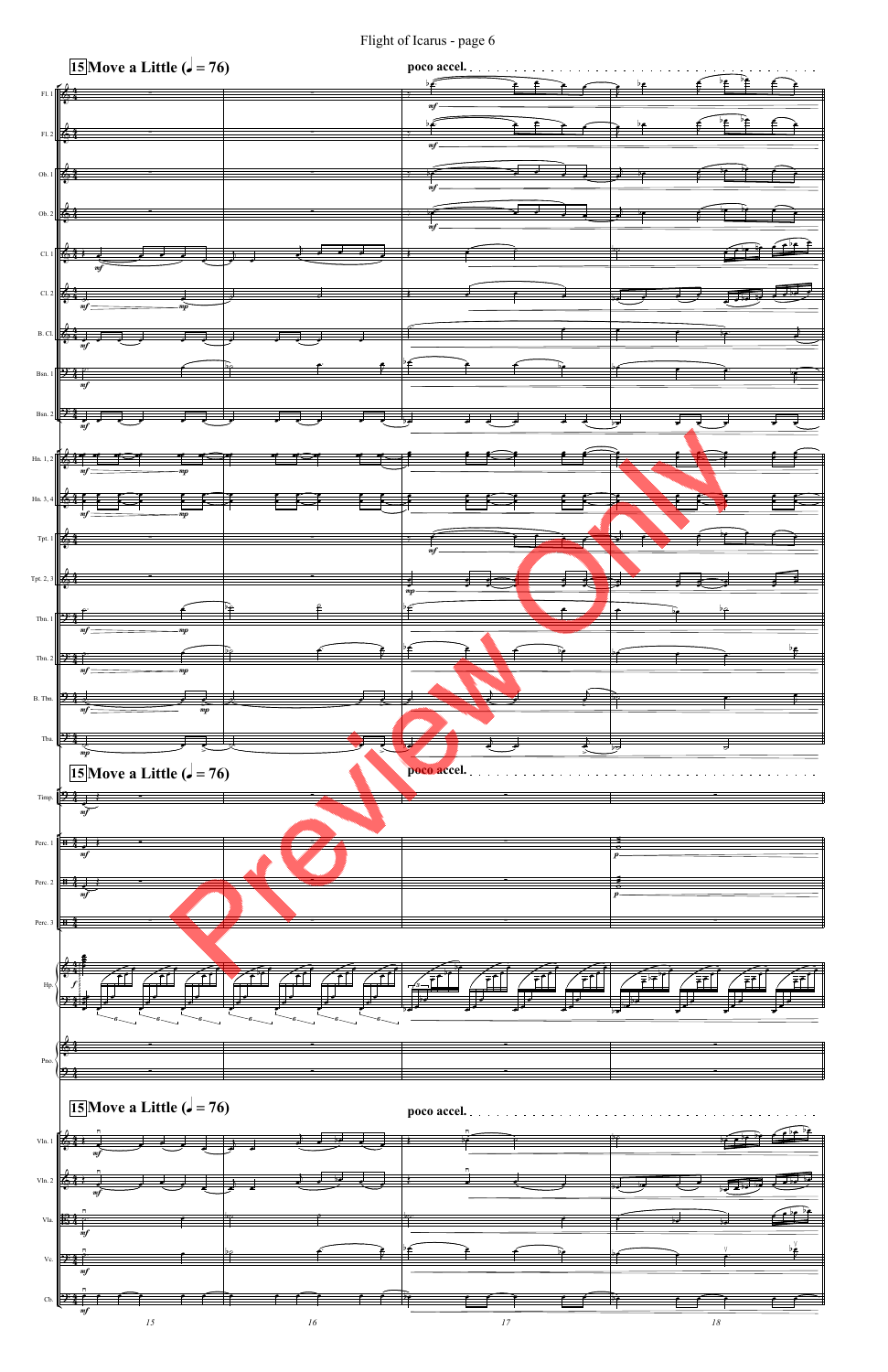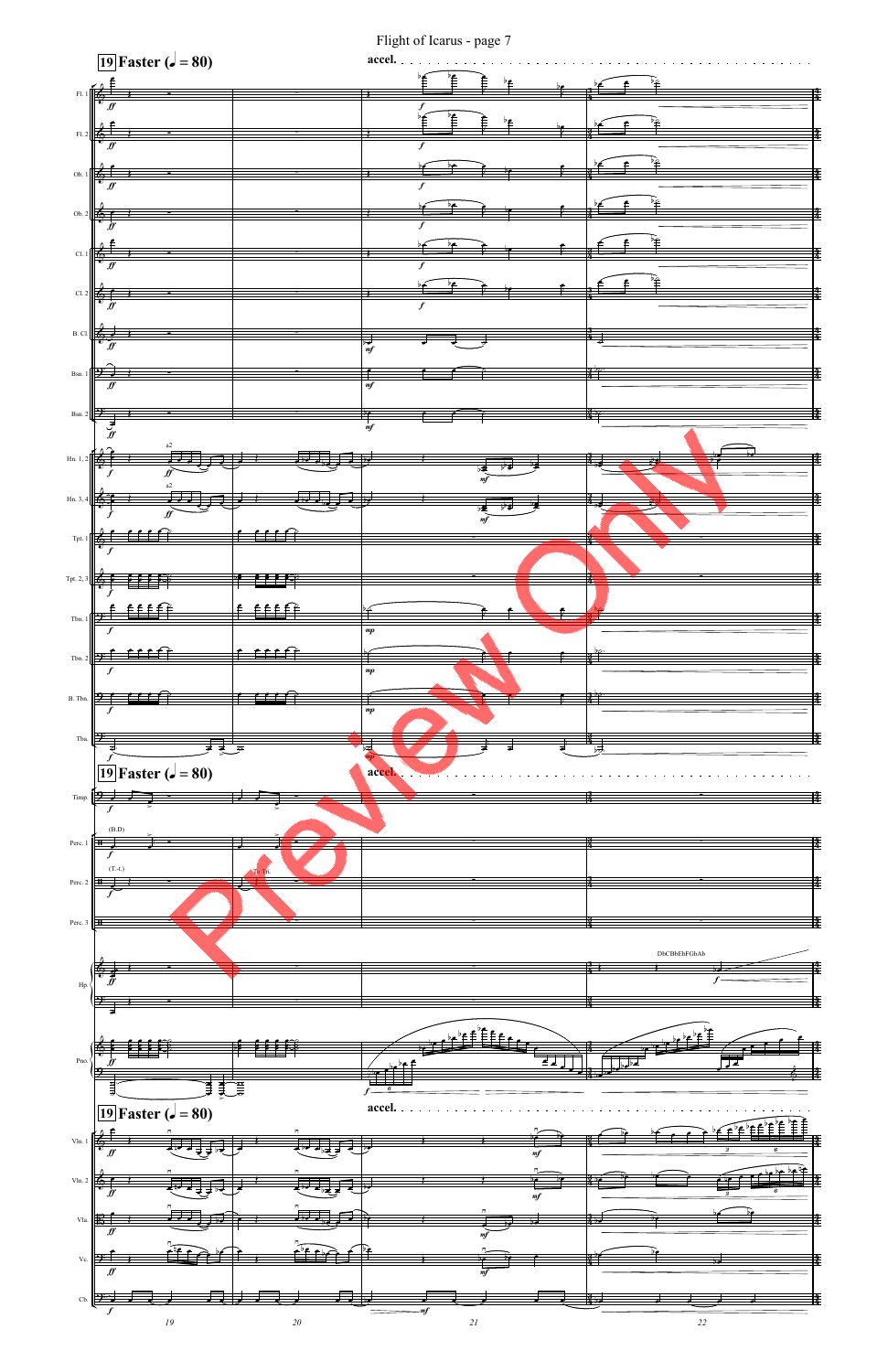

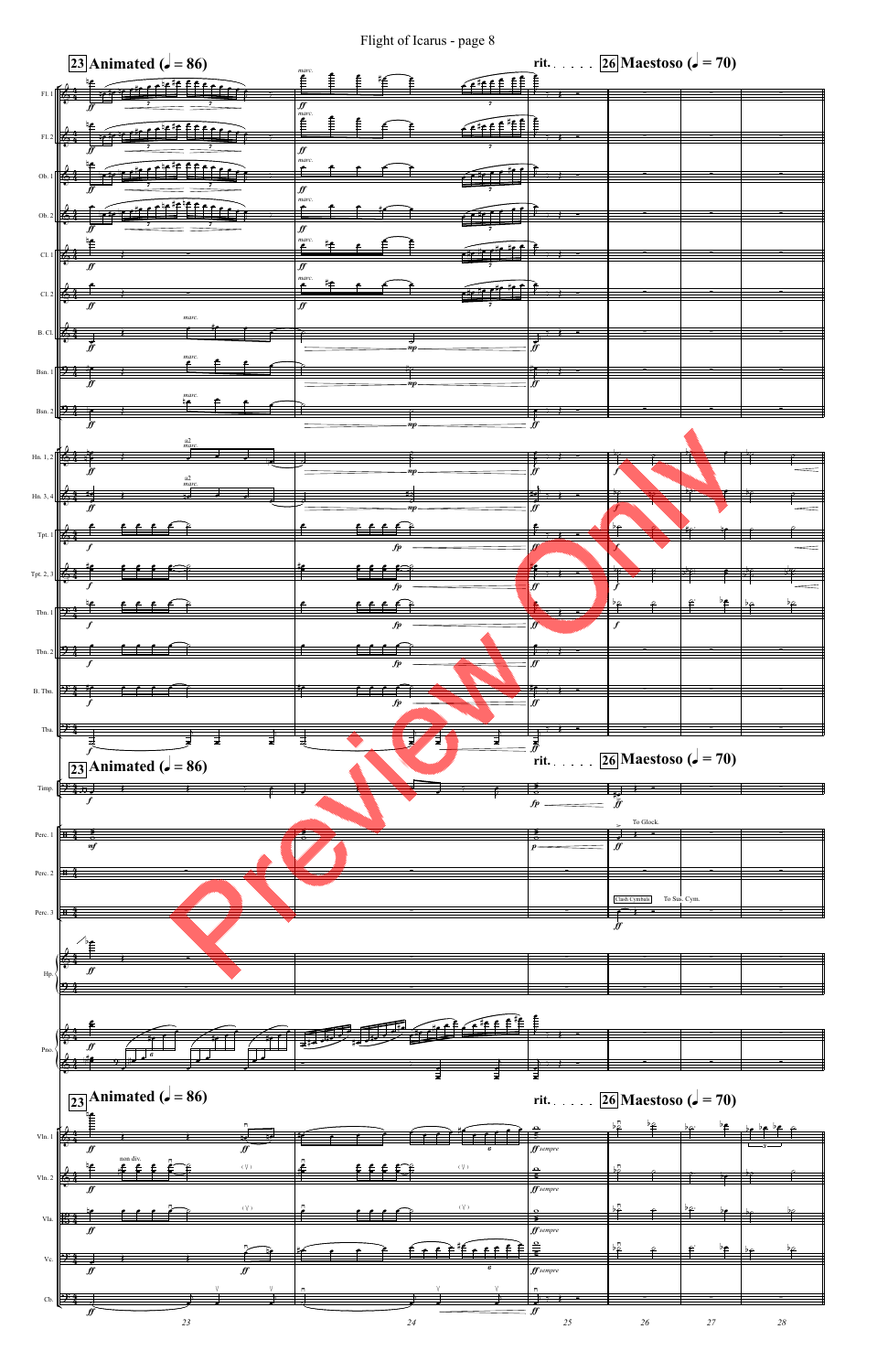Pno.





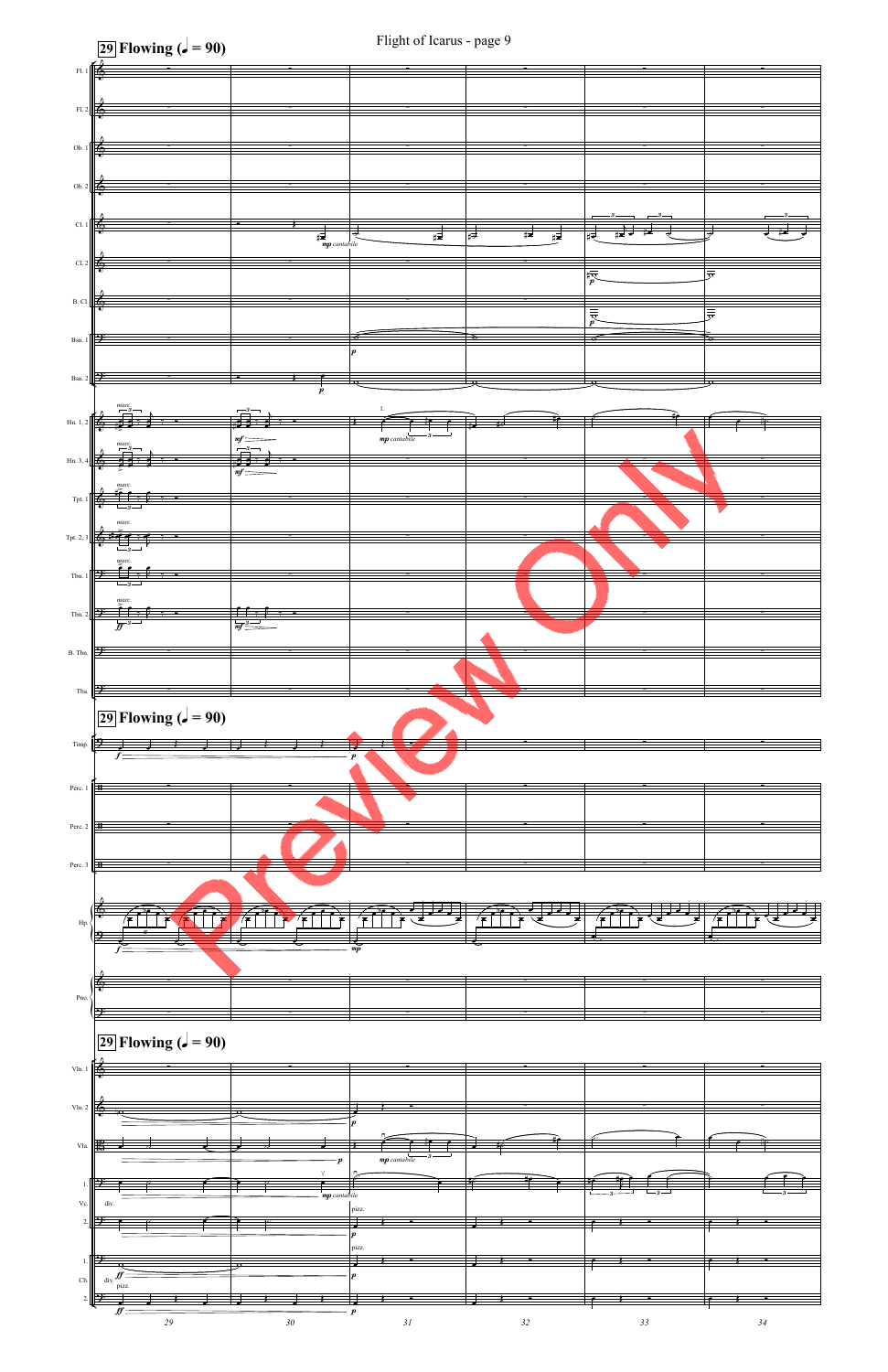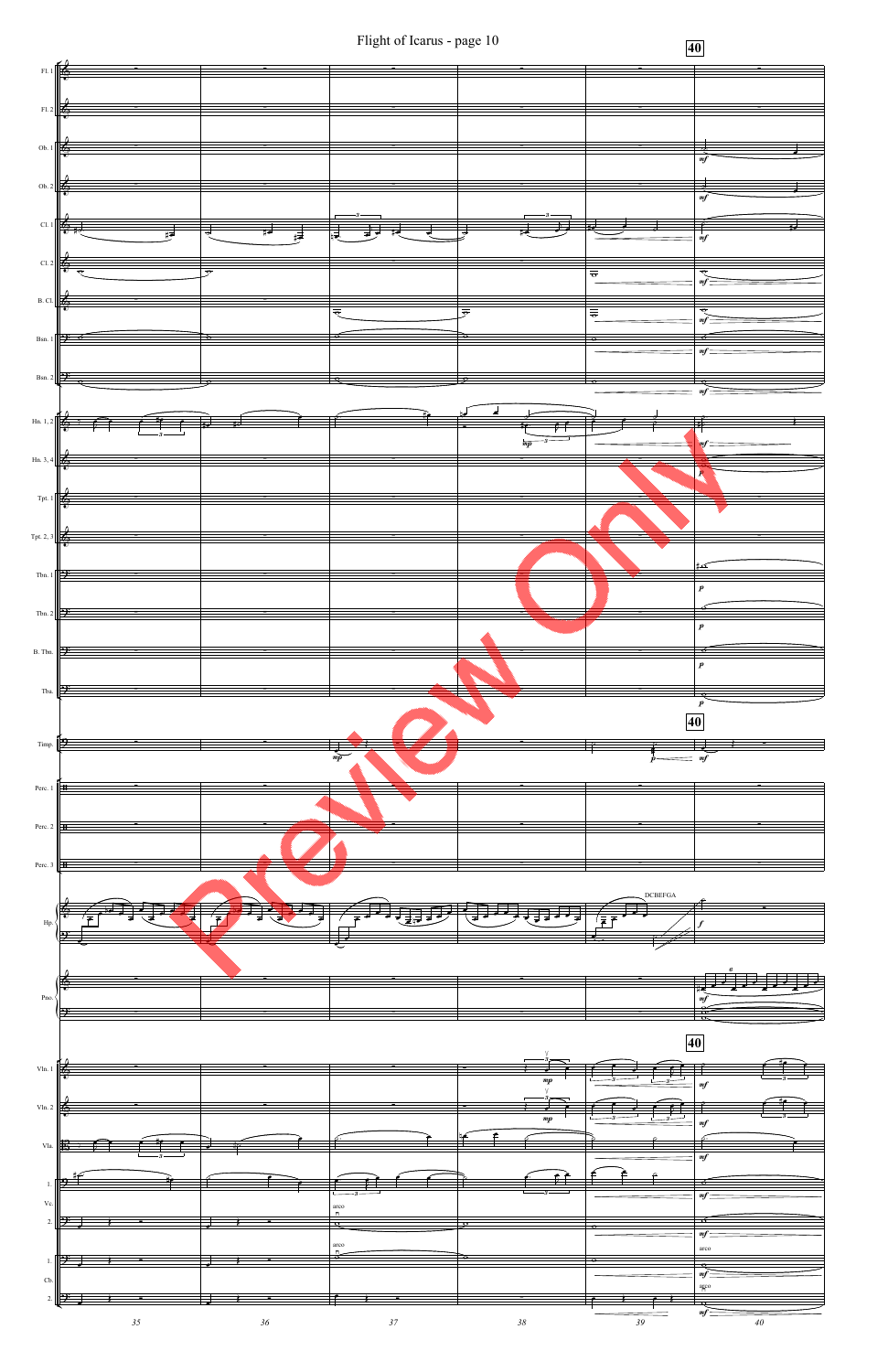Flight of Icarus - page 11



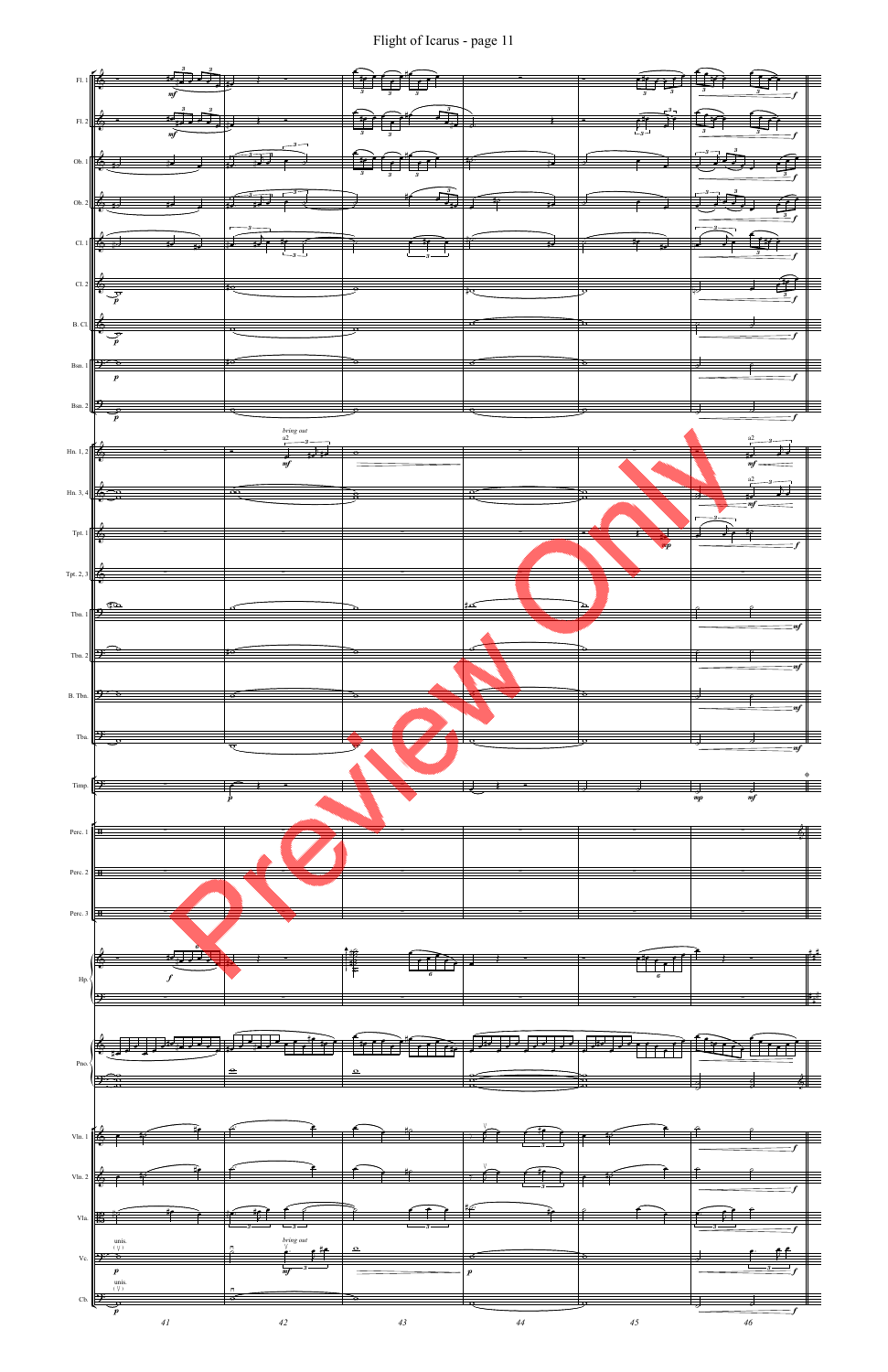*47 48 49 50 51*



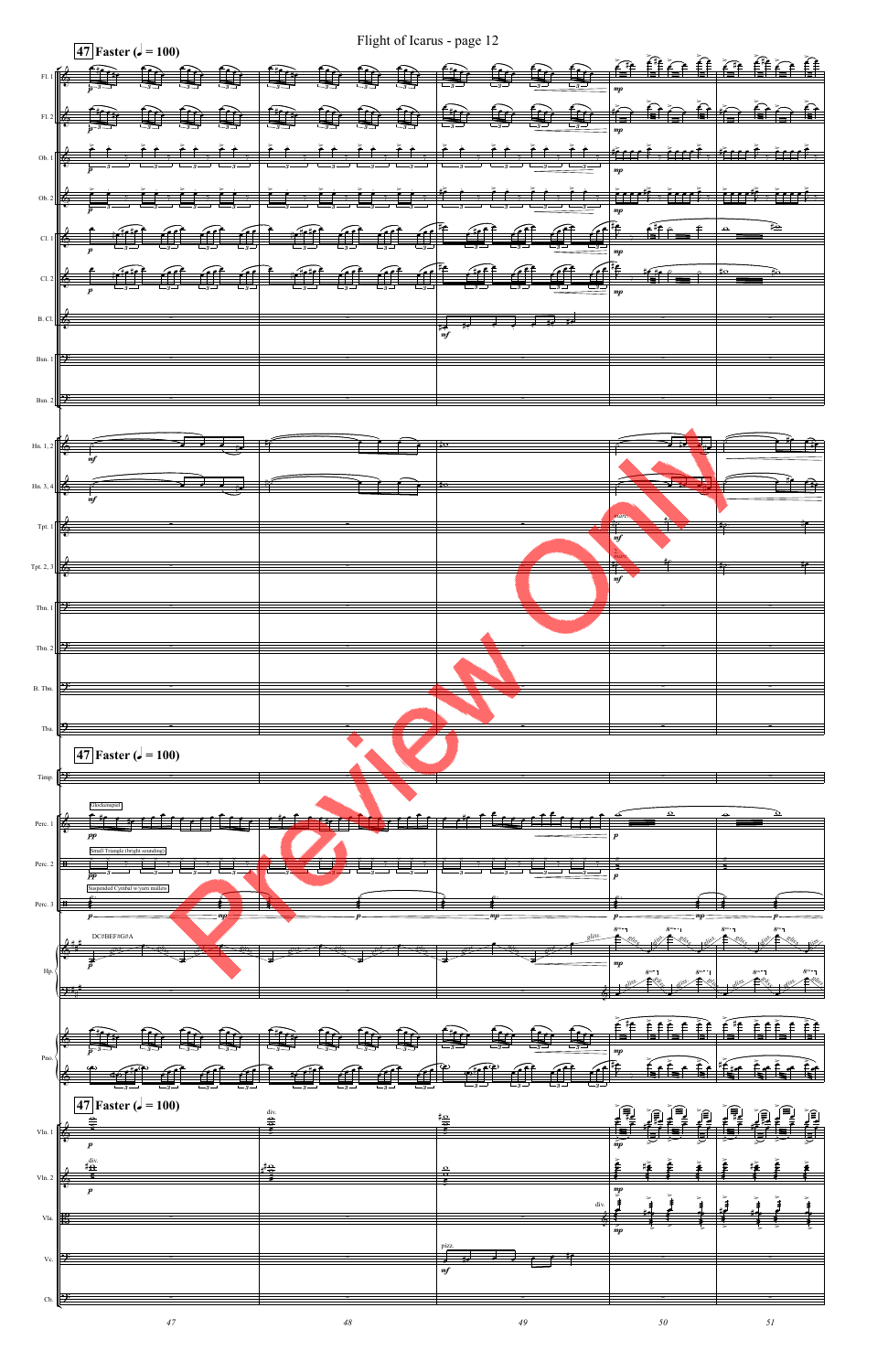![](_page_12_Figure_1.jpeg)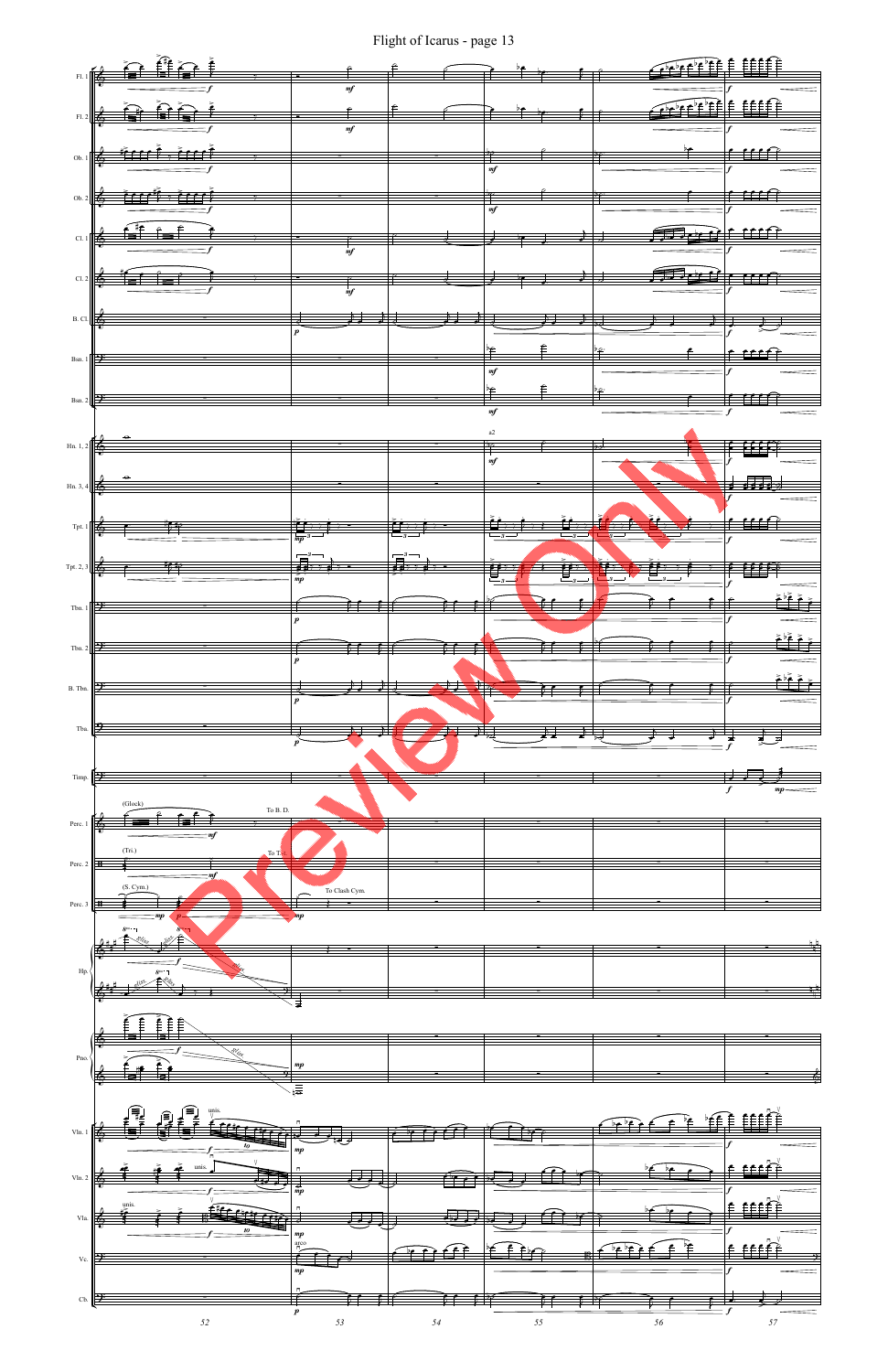![](_page_13_Figure_0.jpeg)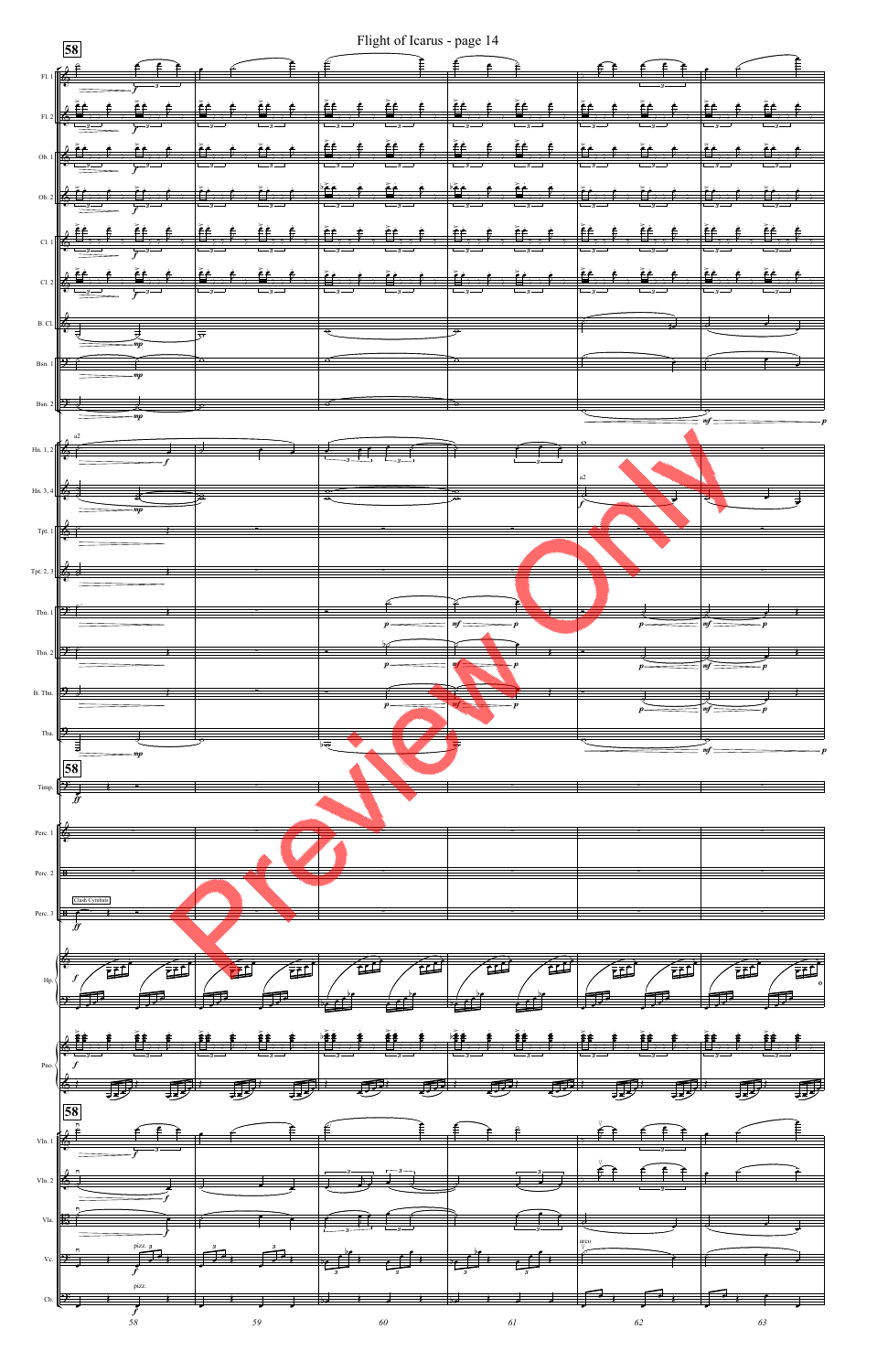![](_page_14_Figure_1.jpeg)

![](_page_14_Figure_0.jpeg)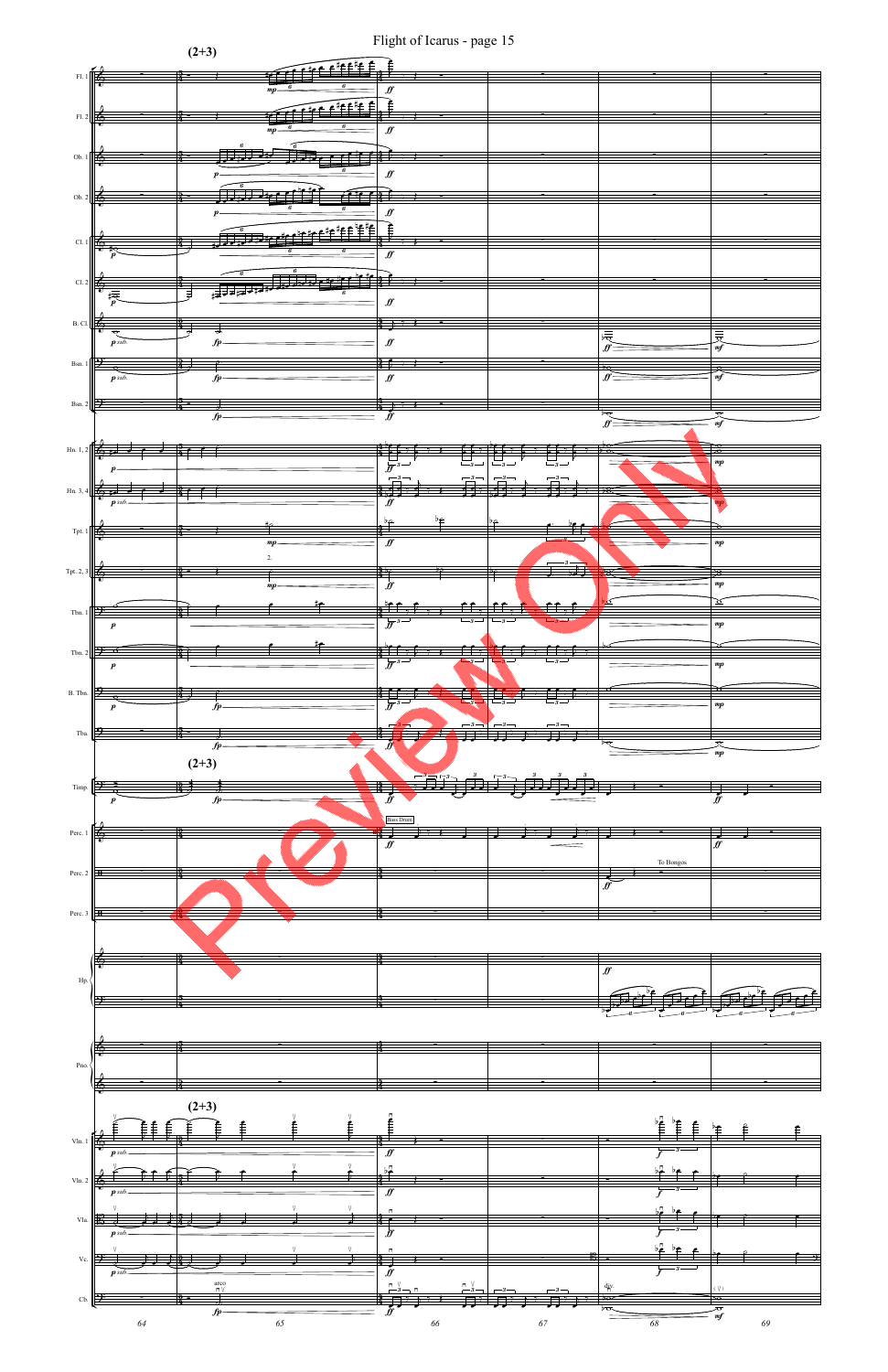![](_page_15_Figure_0.jpeg)

![](_page_15_Figure_1.jpeg)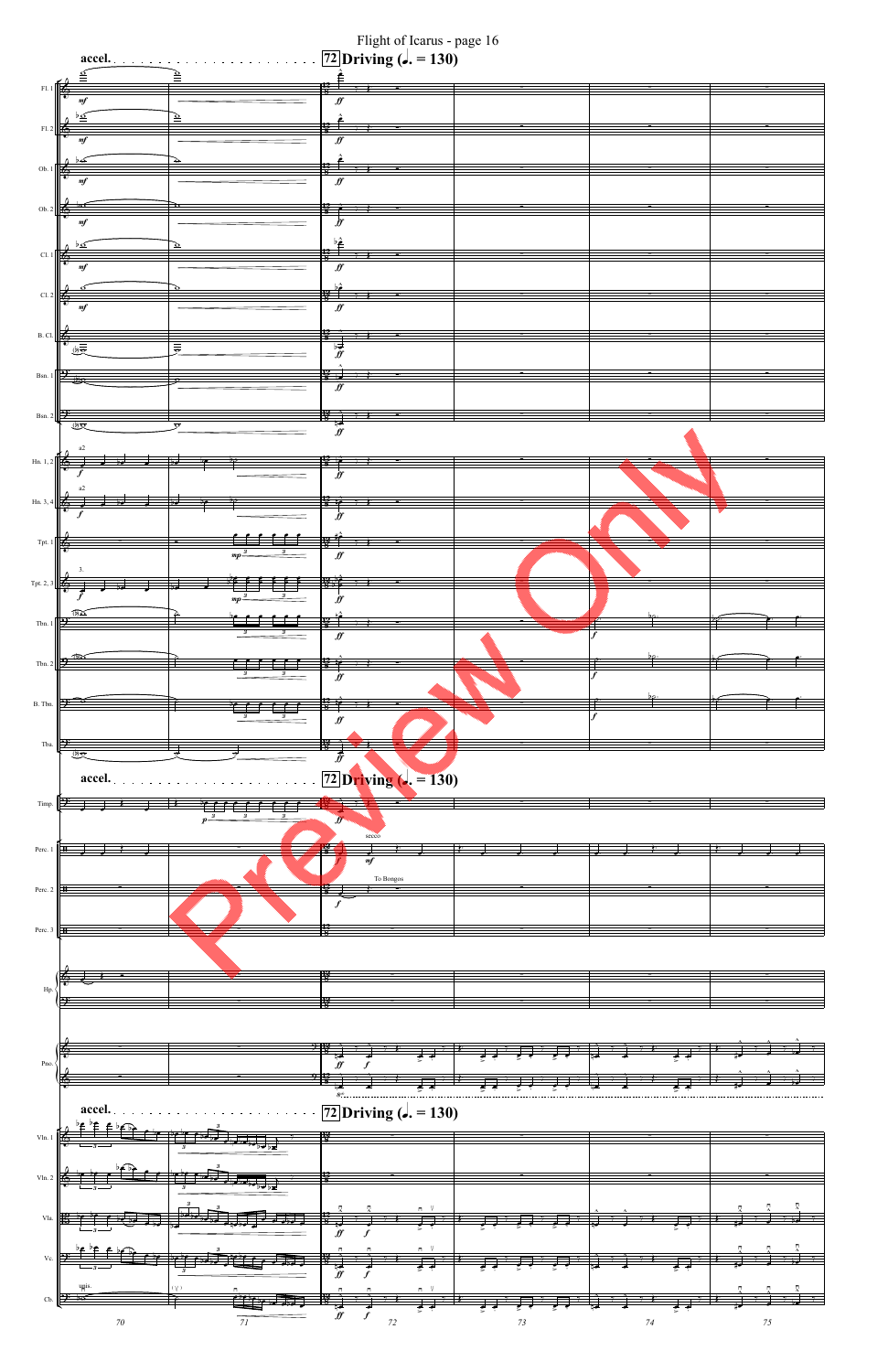![](_page_16_Figure_1.jpeg)

![](_page_16_Figure_2.jpeg)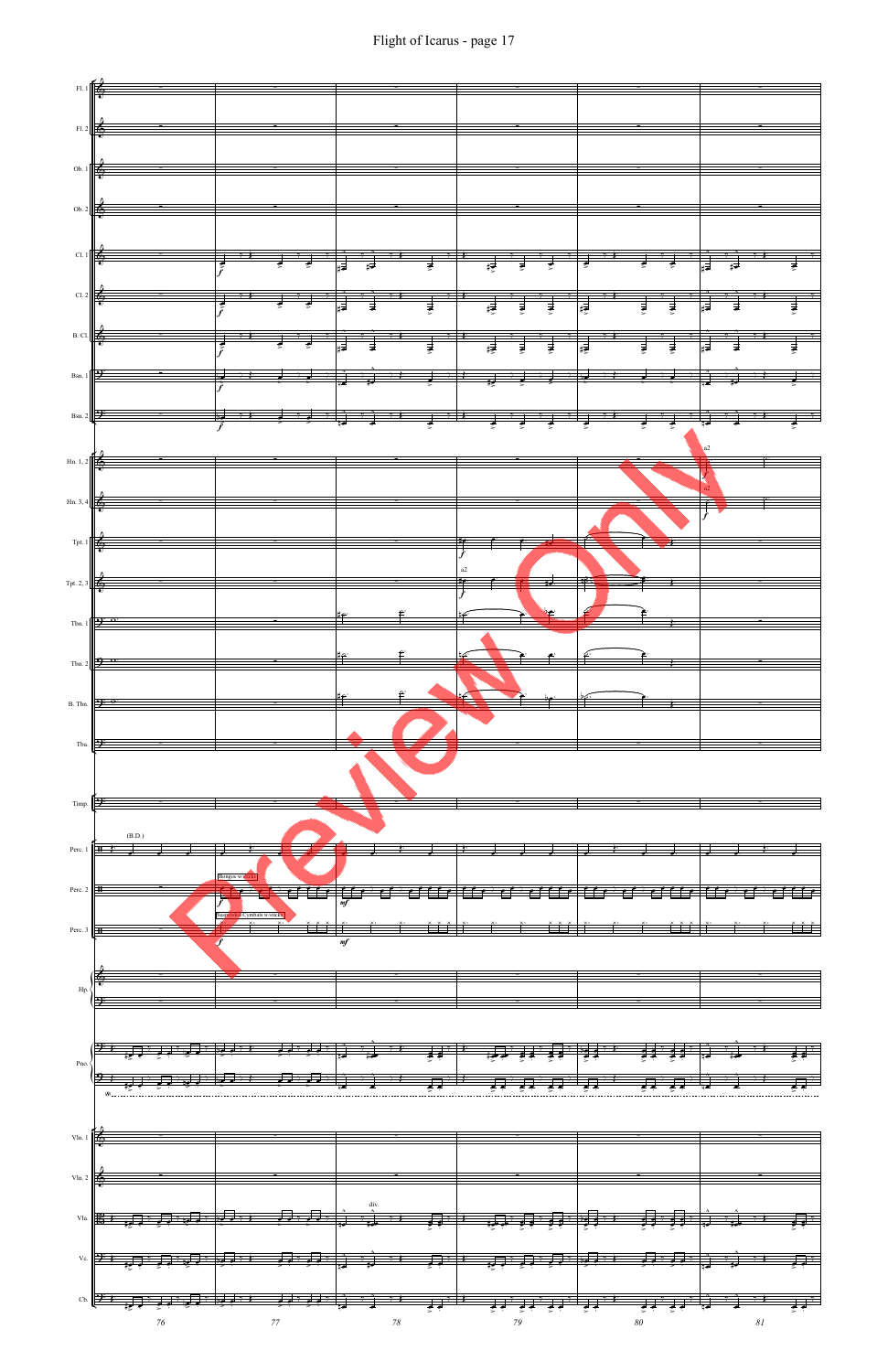![](_page_17_Figure_1.jpeg)

![](_page_17_Figure_2.jpeg)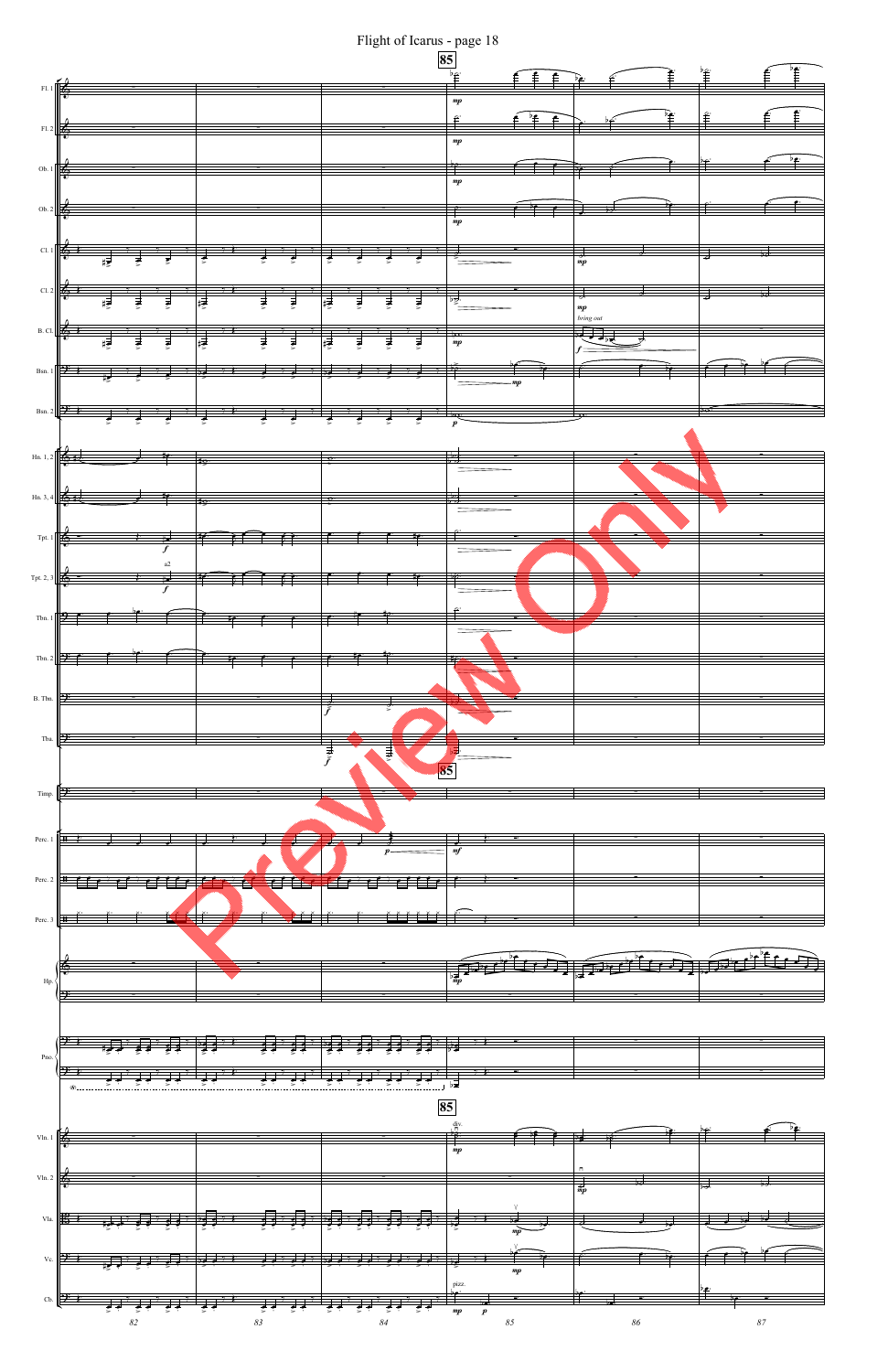![](_page_18_Figure_1.jpeg)

![](_page_18_Figure_2.jpeg)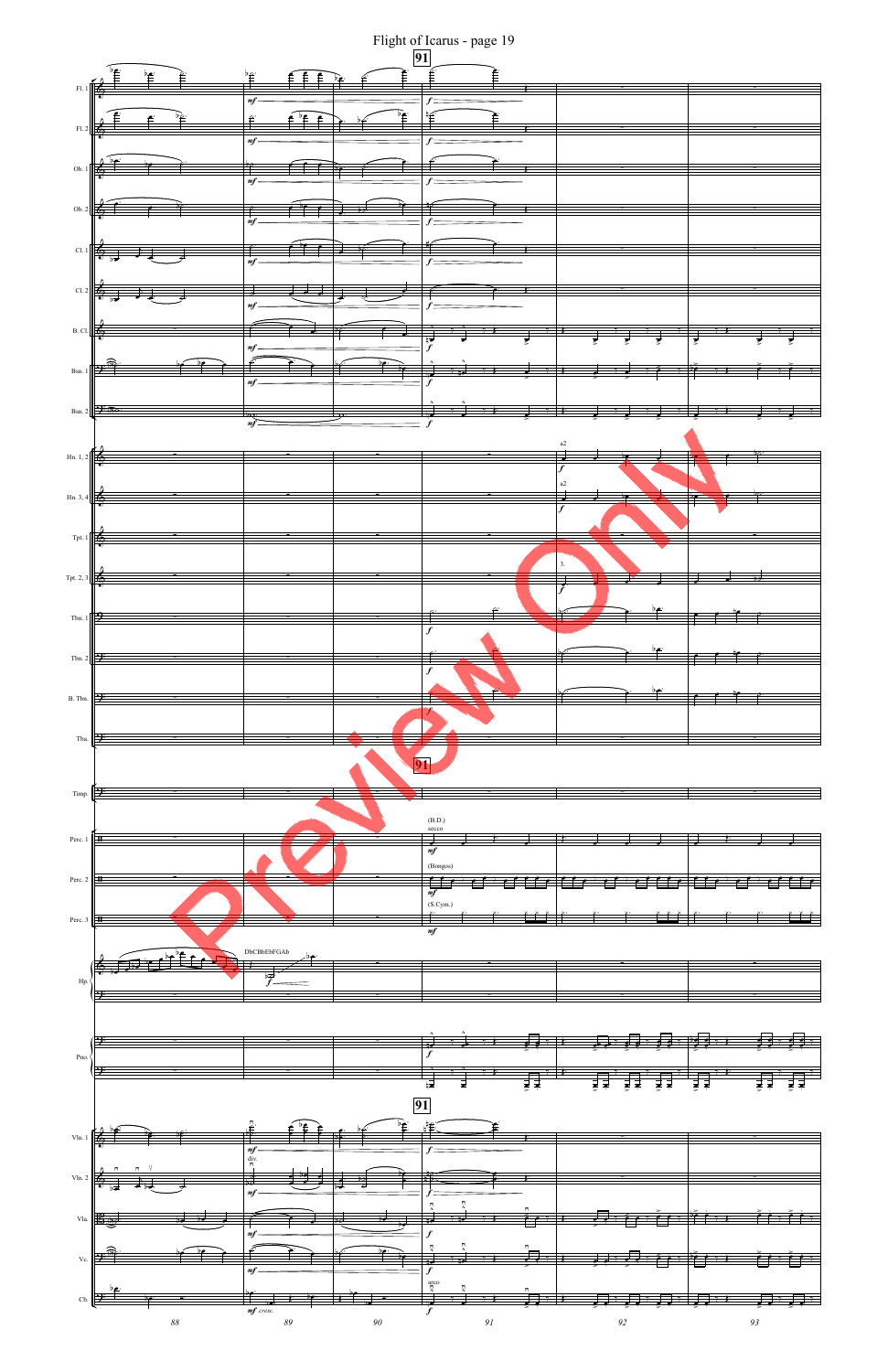![](_page_19_Figure_0.jpeg)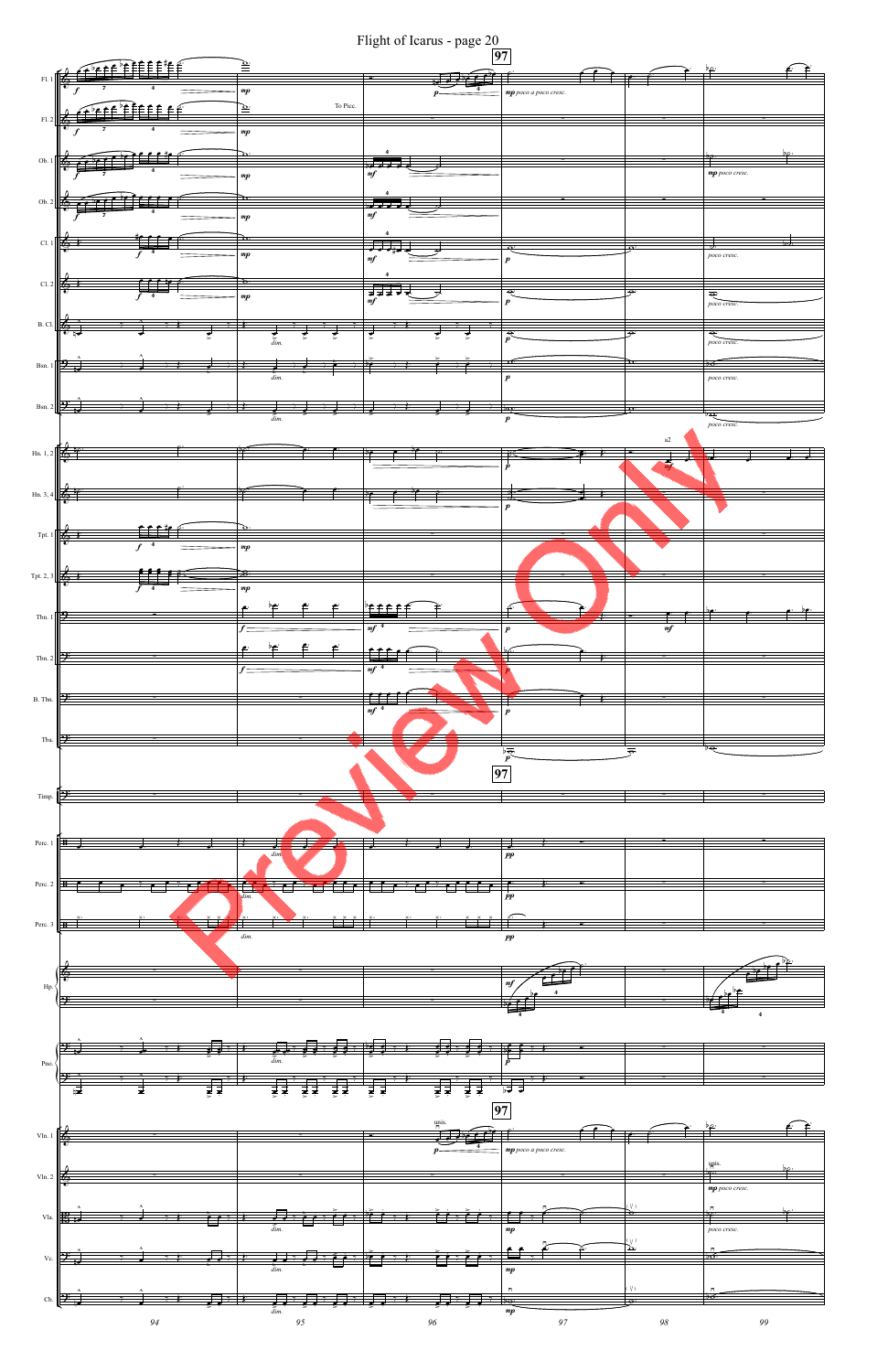Hp.

 $F1.1$  $\theta$ <sup>o</sup>  $\theta$ <sup>o</sup> <mark>≠</mark><br>∫ Perc. 3  $\frac{H}{\sqrt{1-\frac{1}{2}}}\left\{\frac{1}{2}, \frac{1}{2}, \frac{1}{2}\right\}$ Fl. 2 Ob.  $1$ Ob. 2 Cl. 1 Cl. 2 $\mathbb{Z}$  $B.$  Cl.  $B$ sn. 1  $\rightarrow$   $\rightarrow$   $\rightarrow$   $\rightarrow$ Bsn.  $2 \mathbf{2}$ Hn. 1,  $2\sqrt{2}$ Hn. 3, 4 $\mathbb{R}$ Tpt. 1 Tpt. 2, 3 Tbn. 1 $\mathbb{P}$ Tbn.  $2$  $B.$  Tbn.  $\boxed{2}$ Tba.  $\boxed{2}$ Timp.  $\boxed{2}$ Perc.  $1 \quad \boxed{\text{H}}$ Perc. 2 **poco accel.**<br> **p**<sub>*a*</sub>:  $\frac{p}{p}$ <br> **pf** *cresc.* mf*cresc.* mp mf*cresc.* f  $\int$  mf  $\begin{array}{c} \hline \text{if } f \\ \hline \end{array}$ f mf*cresc.* part<br>f mfcresc mf*cresc.*  $p \longrightarrow p$  fp  $\Box$  $p \longrightarrow f$  fp  $\qquad \qquad$  figures  $\qquad$  figures  $\qquad \qquad$  figures  $\qquad$  figures  $\qquad \qquad$  figures  $\qquad$  figures  $\qquad$  figures  $\qquad$  figures  $\qquad$  figures  $\qquad$  figures  $\qquad$  figures  $\qquad$  figures  $\qquad$  figures  $\qquad$  figures  $\qquad$   $mf$  and  $f$  and  $f$  and  $f$  and  $f$  and  $f$  and  $f$  and  $f$  and  $f$  and  $f$  and  $f$  and  $f$  and  $f$  and  $f$  and  $f$  and  $f$  and  $f$  and  $f$  and  $f$  and  $f$  and  $f$  and  $f$  and  $f$  and  $f$  and  $f$  and  $f$  and  $f$  and  $f$  a  $\overrightarrow{m}$  $mp \longrightarrow$ mp mp mp*cresc.* **poco accel.** mp*cresc.* mp*cresc.*  $\begin{array}{c} \bullet \end{array}$   $\begin{array}{c} \bullet \end{array}$   $\begin{array}{c} \bullet \end{array}$   $\begin{array}{c} \bullet \end{array}$ & ∑ ∑ ∑ ∑ ∑ ∑  $\bullet$   $\bullet$   $\bullet$   $\bullet$   $\bullet$  $\&$   $\qquad$  $\oint$  be a set of  $\oint$  $\ddot{\text{o}}$  $\ddot{\text{o}}$  $\ddot{\textbf{a}}$  : the contract of  $\ddot{\textbf{a}}$ **6** boy of the t a2  $\&$   $\qquad \qquad$ a2 & ∑ ∑ ∑ & ∑ ∑ ∑ ∑ 3. ? ∑ ∑ ∑ ∑ ? ∑ ∑ ∑ ∑ ∑ ? ∑ ∑ ∑ ∑ ∑  $\Theta$ : ? ∑ ∑ ∑ ∑ ∑ ∑ / ∑ ∑ ∑ ∑ ∑ ∑ <u>|⊞</u> ∑ ∑ (Bongos) ∑ ∑ (S.Cym.) & ∑ ∑ ∑ ∑ ∑ ∑  $b$   $e$   $\frac{b}{r}$   $\frac{b}{r}$   $\frac{b}{r}$   $\frac{b}{r}$   $\frac{b}{r}$   $\frac{b}{r}$   $\frac{b}{r}$ be  $\rho$  =  $\rho$   $\frac{p}{r}$   $\frac{p}{r}$   $\frac{p}{r}$   $\frac{p}{r}$   $\frac{p}{r}$ be  $\overline{W}$   $\overline{F}$   $\overline{F}$   $\overline{F}$  $\overrightarrow{p}$  $\overrightarrow{p}$  $\sum_{i=1}^{n}$  $\overrightarrow{v}$   $\overrightarrow{v}$   $\overrightarrow{v}$   $\overrightarrow{v}$   $\overrightarrow{v}$   $\overrightarrow{v}$   $\overrightarrow{v}$   $\overrightarrow{v}$   $\overrightarrow{v}$   $\overrightarrow{v}$   $\overrightarrow{v}$   $\overrightarrow{v}$   $\overrightarrow{v}$   $\overrightarrow{v}$   $\overrightarrow{v}$   $\overrightarrow{v}$   $\overrightarrow{v}$   $\overrightarrow{v}$   $\overrightarrow{v}$   $\overrightarrow{v}$   $\overrightarrow{v}$   $\overrightarrow{v}$   $\overrightarrow{v}$   $\overrightarrow{v}$   $\overrightarrow{$ bæ. p i lære be be  $\overline{w}$  and  $\overline{w}$  are  $\overline{w}$  $\overrightarrow{b}$  be be  $\overrightarrow{b}$ be e comment de la personne be  $\frac{1}{\sqrt{2}}$  or  $\frac{1}{\sqrt{2}}$  or  $\frac{1}{\sqrt{2}}$ be en be be be en  $\phi$ <sub>be</sub>  $\phi$  **be**  $\gamma$  **i**  $\mathcal{R}$   $\mathcal{R}$   $\mathcal{R}$   $\mathcal{R}$   $\mathcal{R}$   $\mathcal{R}$   $\mathcal{R}$   $\mathcal{R}$   $\mathcal{R}$   $\mathcal{R}$   $\mathcal{R}$   $\mathcal{R}$   $\mathcal{R}$   $\mathcal{R}$   $\mathcal{R}$   $\mathcal{R}$   $\mathcal{R}$   $\mathcal{R}$   $\mathcal{R}$   $\mathcal{R}$   $\mathcal{R}$   $\mathcal{R}$   $\mathcal{R}$   $\mathcal{R}$   $\mathcal{$ w™ bw™ nœ  $\mathcal{L} \mathbf{r} = \mathbf{r} \cdot \mathbf{r} \cdot \mathbf{r} \cdot \mathbf{r} \cdot \mathbf{r} \cdot \mathbf{r} \cdot \mathbf{r} \cdot \mathbf{r} \cdot \mathbf{r} \cdot \mathbf{r} \cdot \mathbf{r} \cdot \mathbf{r} \cdot \mathbf{r} \cdot \mathbf{r} \cdot \mathbf{r} \cdot \mathbf{r} \cdot \mathbf{r} \cdot \mathbf{r} \cdot \mathbf{r} \cdot \mathbf{r} \cdot \mathbf{r} \cdot \mathbf{r} \cdot \mathbf{r} \cdot \mathbf{r} \cdot \mathbf{r} \cdot \mathbf{r} \$ w™ w™ œ  $\frac{1}{2}$   $\frac{1}{2}$ œ™ bœ™ œ™ bœ™ bœ™ b˙™ n˙™ œ bœ œ b˙™ œ bœ œ  $w^2$  be  $y^2 + y^2$ be™ be™ be™ be™ be™ be™ e™ e™ e™ e™ e™ e™ e™ e™ e™ e™ e w™ b∞™ b∞™ b∞™ b∞™ b∞™ b∞™ b∞™ b∞™ b∞™ e∞ b∞∞ b∞∞ b∞∞ b∞∞ e∞ b∞∞ e∞ b∞∞ e∞ b∞∞ e∞ b∞∞ e∞ e∞ e∞ e∞ e b<u>i</u>  $z$   $\mathbb{C}$   $\mathbb{R}$   $\mathbb{R}$  $e \rightarrow e$ b ™  $\mathbb{R}$   $\mathbb{R}$  $^{\circ}$  $\frac{1}{\sqrt{2}}$  where  $\frac{1}{\sqrt{2}}$  $\mathbf{w}$  $\sum_{i=1}^{n}$  $\delta$  $\overline{\mathbf{o}}$ ™ <sup>œ</sup>™ <sup>œ</sup>™ bœ™ <sup>œ</sup>™ bœ™ bœ™ b˙™ ≹™ ⊵⊜  $\mathbb{C}^{\frac{1}{2}}$   $\frac{1}{2}$   $\frac{1}{2}$   $\frac{1}{2}$   $\frac{1}{2}$   $\frac{1}{2}$   $\frac{1}{2}$   $\frac{1}{2}$   $\frac{1}{2}$   $\frac{1}{2}$   $\frac{1}{2}$   $\frac{1}{2}$   $\frac{1}{2}$   $\frac{1}{2}$   $\frac{1}{2}$   $\frac{1}{2}$   $\frac{1}{2}$   $\frac{1}{2}$   $\frac{1}{2}$   $\frac{1}{2}$   $\frac{1}{2}$   $\frac{$  $\frac{1}{100}$  $\frac{1}{3}$ ™ <mark>e</mark> be be be be be be be be <sup>Ó</sup>™ <sup>Œ</sup>™ <sup>œ</sup>™ <sup>œ</sup> <sup>œ</sup> <sup>œ</sup> ˙™ #œ <sup>œ</sup> <sup>œ</sup> ˙™ <mark>u</mark> e™ be™ be™ be™ be™  $\frac{1}{\sqrt{2\pi}}$  $\overline{w}$  $\frac{b\rho}{\cdot}$ <u>w</u>™ bw™ bw™ a∞™ be™ be™ be™ be™ be™ be™ be™ end by be™ be™ end by be™ end by be™ end by and by an end by and by œ œ œ Œ™ Ó™ œ œ œ Œ™ ‰ œ œ œ™ œ œ œ ‰ œ œ ‰ œ œ œ œ œ œ œ œ ‰ œ **。。。** œ  $\left\{\begin{array}{ccc} \text{(S.Cym.)} & \times & \text{N} & \times \\ \hline \text{S} & \text{S} & \text{S} & \text{S} & \text{S} \\ \hline \end{array}\right.$ <sup>Œ</sup>™ ¿™ <sup>Œ</sup>™ ¿ ¿ ¿ <sup>Œ</sup>™ ¿™ ¿™ ¿ ¿ ¿ ¿™ ¿™ ¿ ¿ ¿ ¿ ¿ ¿

![](_page_20_Figure_2.jpeg)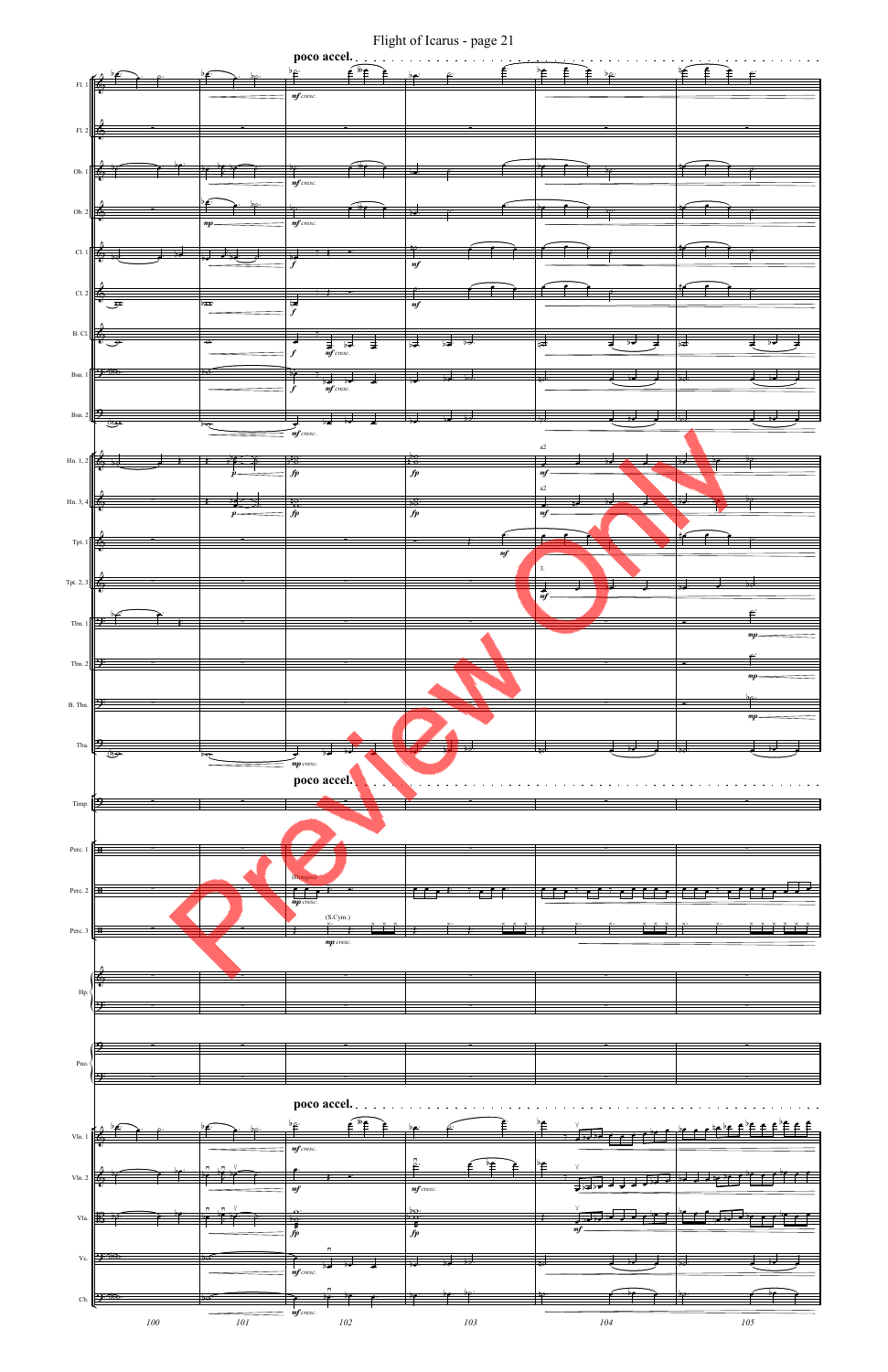![](_page_21_Figure_1.jpeg)

![](_page_21_Figure_0.jpeg)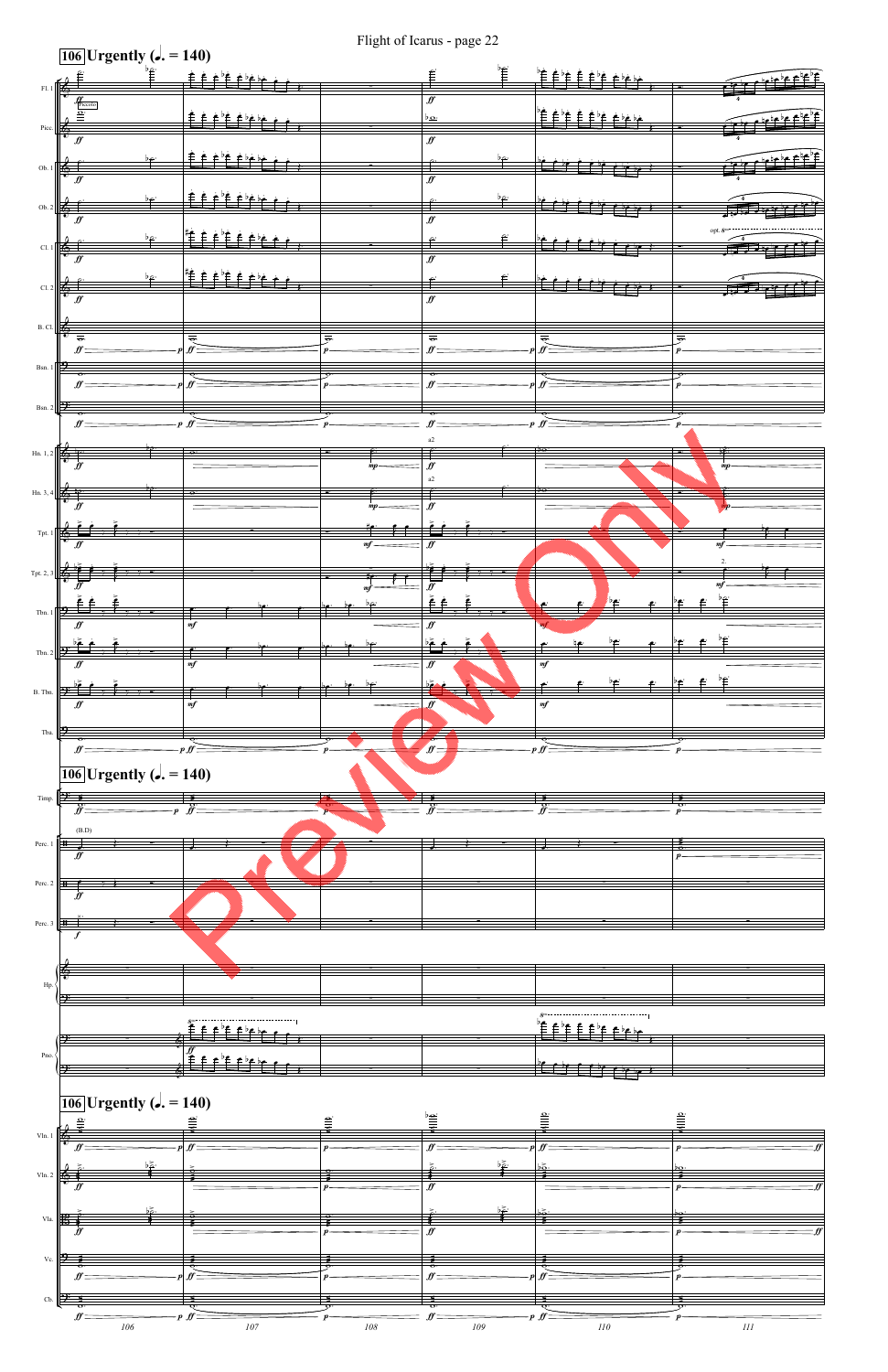![](_page_22_Figure_1.jpeg)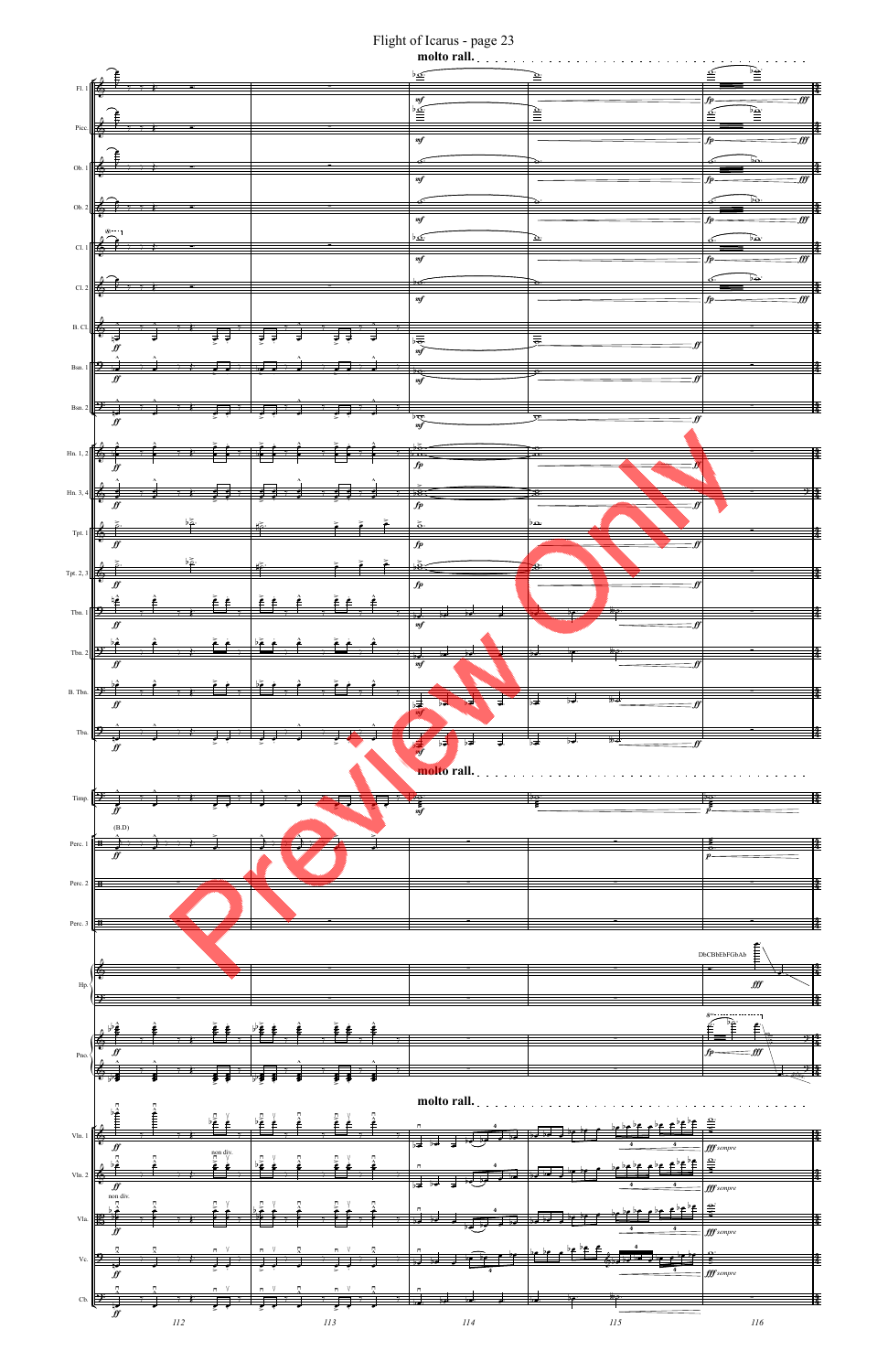![](_page_23_Figure_1.jpeg)

![](_page_23_Figure_2.jpeg)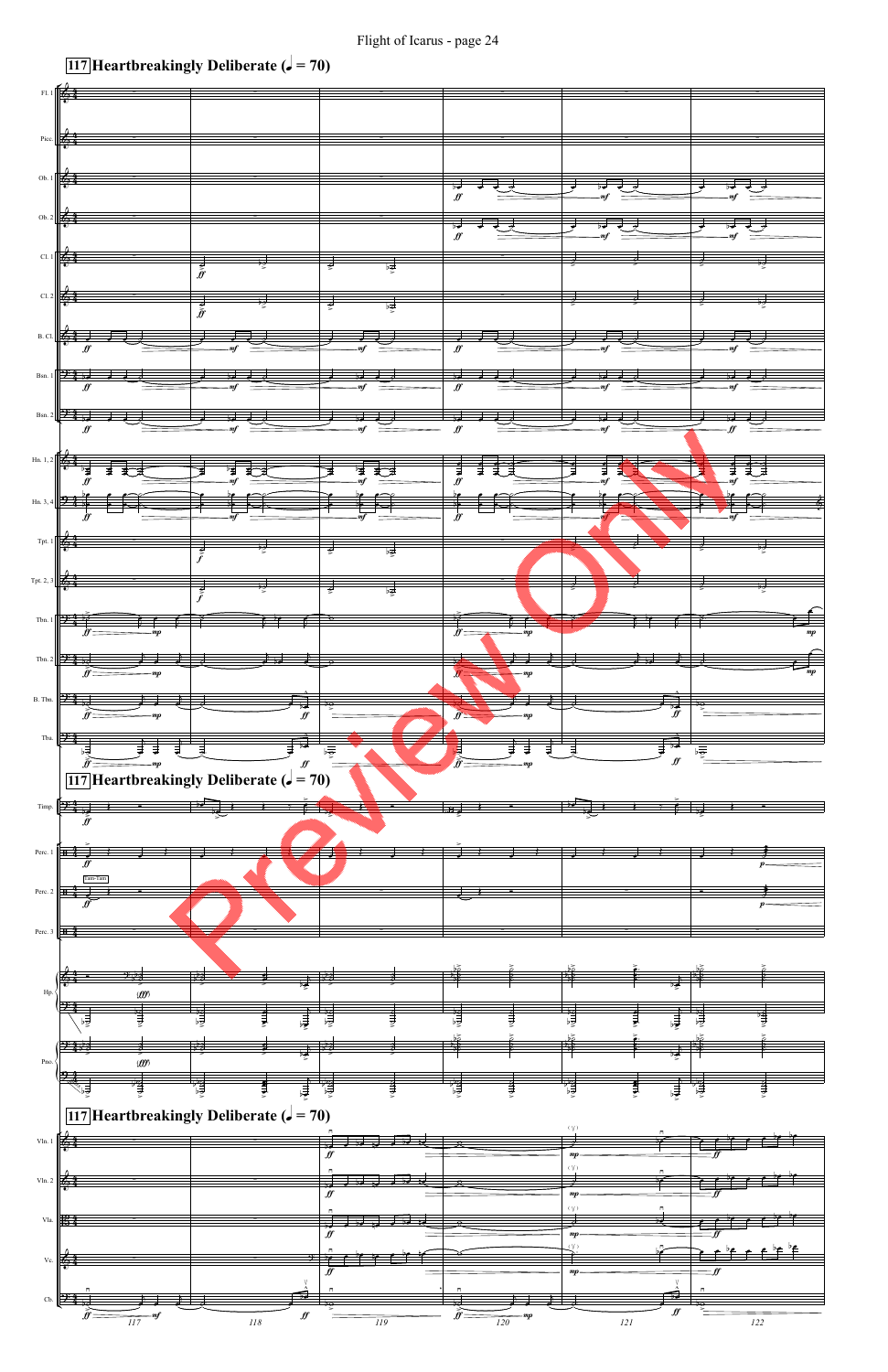![](_page_24_Figure_1.jpeg)

![](_page_24_Figure_0.jpeg)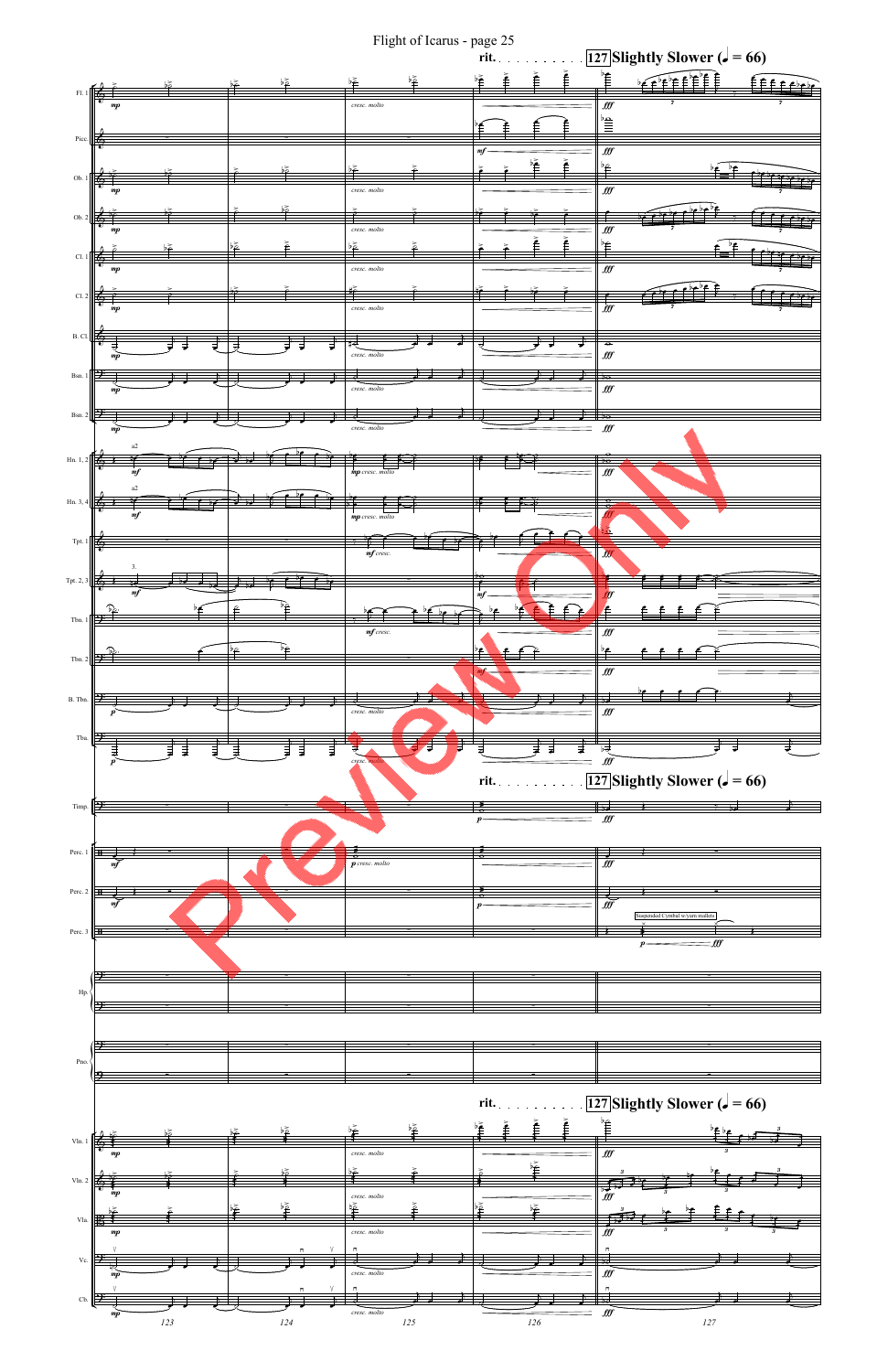![](_page_25_Figure_1.jpeg)

![](_page_25_Figure_2.jpeg)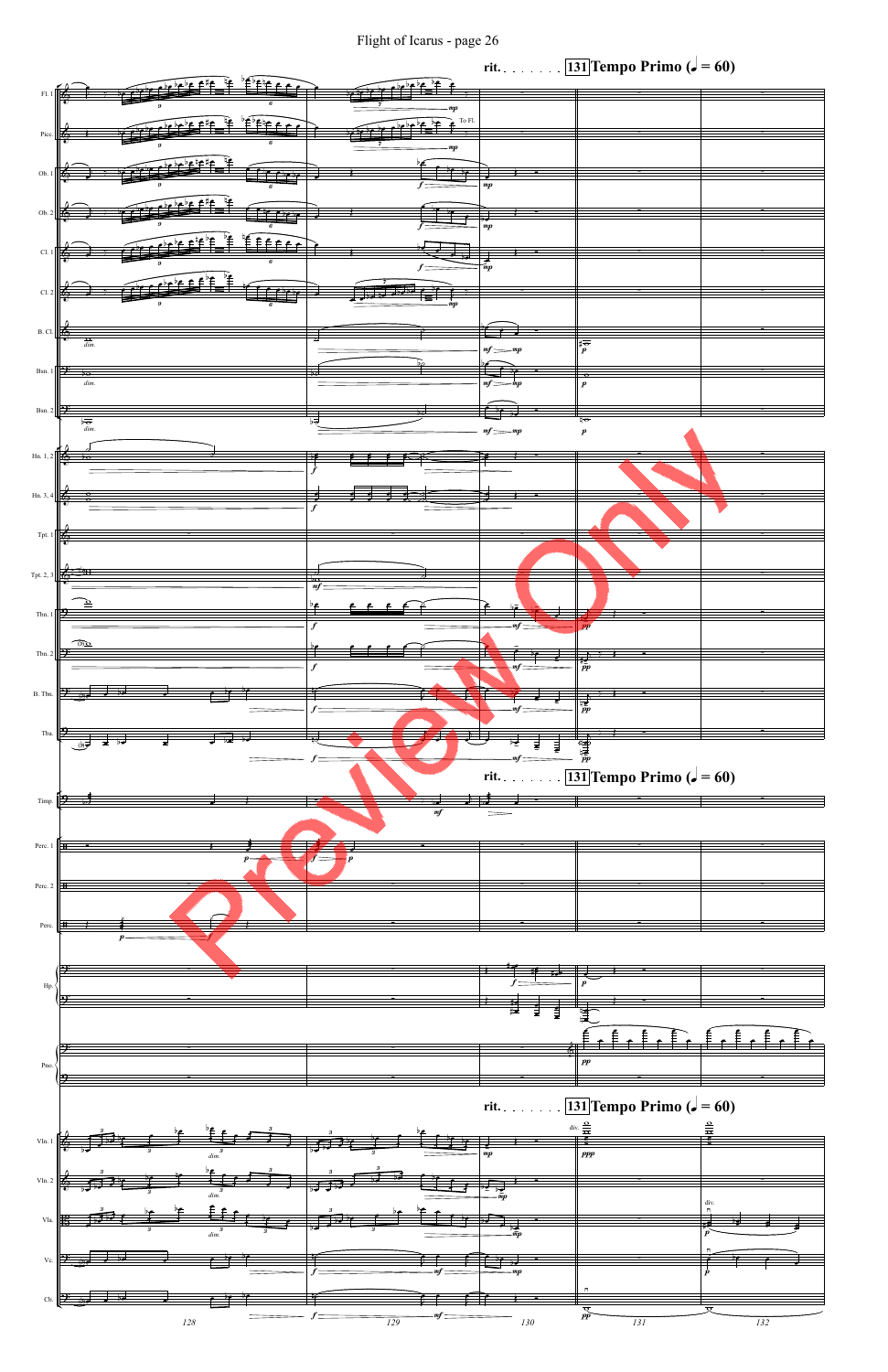![](_page_26_Figure_1.jpeg)